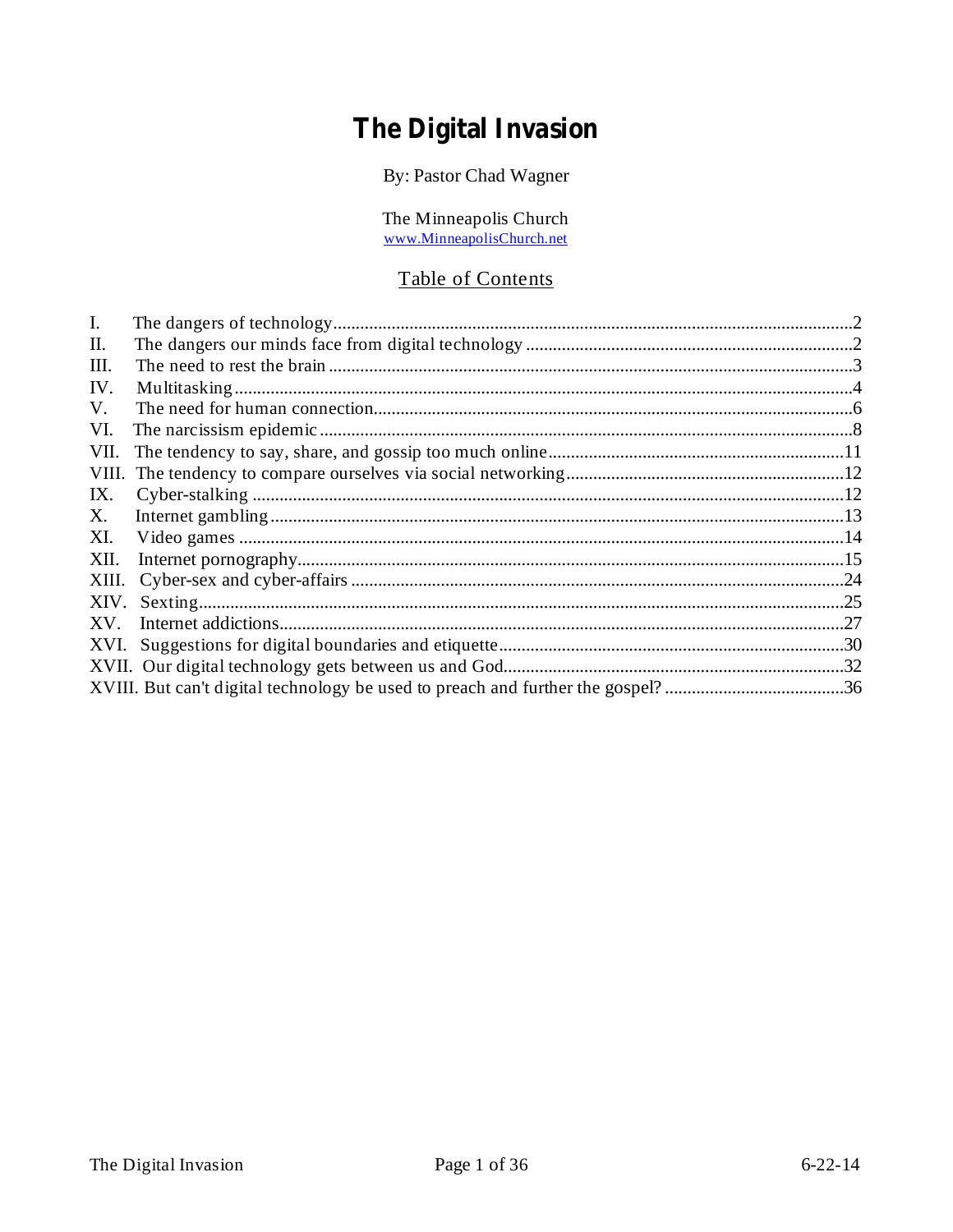# **I. The dangers of technology**

- 1. Inventions aren't always a good thing  $(Ecc 7:29; Psa 106:29,39)$ .
- 2. "If there is technological advance without social advance, there is, almost automatically, an increase in human misery, in impoverishment." (Michael Harrington, The Other America, 1962)
- 3. "Our inventions are wont to be pretty toys, which distract our attention from serious things. They are but improved means to an unimproved end." (Henry David Thoreau, Walden, "Economy," 1854)
- 4. "Technology and production can be great benefactors of man, but they are mindless instruments, and if undirected they careen along with a momentum of their own. In our country, they pulverize everything in their path -- the landscape, the natural environment, history and tradition, the amenities and civilities, the privacy and spaciousness of life, much beauty, and the fragile, slow-growing social structures that bind us together." (Charles A. Reich, *The Greening of America*, 1970)
- 5. "There is a demon in technology. It was put there by man and man will have to exorcise it before technological civilization can achieve the eighteenth-century ideal of humane civilized life." (Rene Dubos, A God Within, 1972)
- 6. "Why does this magnificent applied science which saves work and makes life easier bring us so little happiness? The simple answer runs: Because we have not yet learned to make sensible use of it." (Albert Einstein, 1931)

# **II. The dangers our minds face from digital technology**

- 1. God has designed our brains to meditate, contemplate, and think deeply, especially on His word.
	- A. The scriptures should be our *meditation* all the day (Psa 1:1-2; Psa 119:97; Jos . **1:8)**
	- B. Meditation *n.* 1. The action, or an act, of meditating; continuous thought or musing upon one subject or series of subjects; serious and sustained reflection or mental contemplation.
	- C. We should *meditate* in God's word (Psa 119:15).
	- D. Meditate v. 1. *trans*. To muse over or reflect upon; to consider, study, ponder. b. To fix one's attention upon; to observe with interest or intentness.
	- E. We should *muse* on God's works (Psa 143:5).
	- F. Muse  $v. 1$ . a. To be absorbed in thought; to meditate continuously in silence; to ponder.
	- G. A pastor is especially supposed to meditate upon the scriptures (1Ti 4:15).
	- H. Question: Do smartphones and tablets facilitate and encourage meditation and continuous thought or prohibit and hinder it?
- 2. In this digital age with all its distractions and sound-bite information, we are losing the ability to meditate and contemplate on God's word (and anything else for that matter).
- 3. The most frightening consideration is, that once lost, the brain may not be able to regain this ability.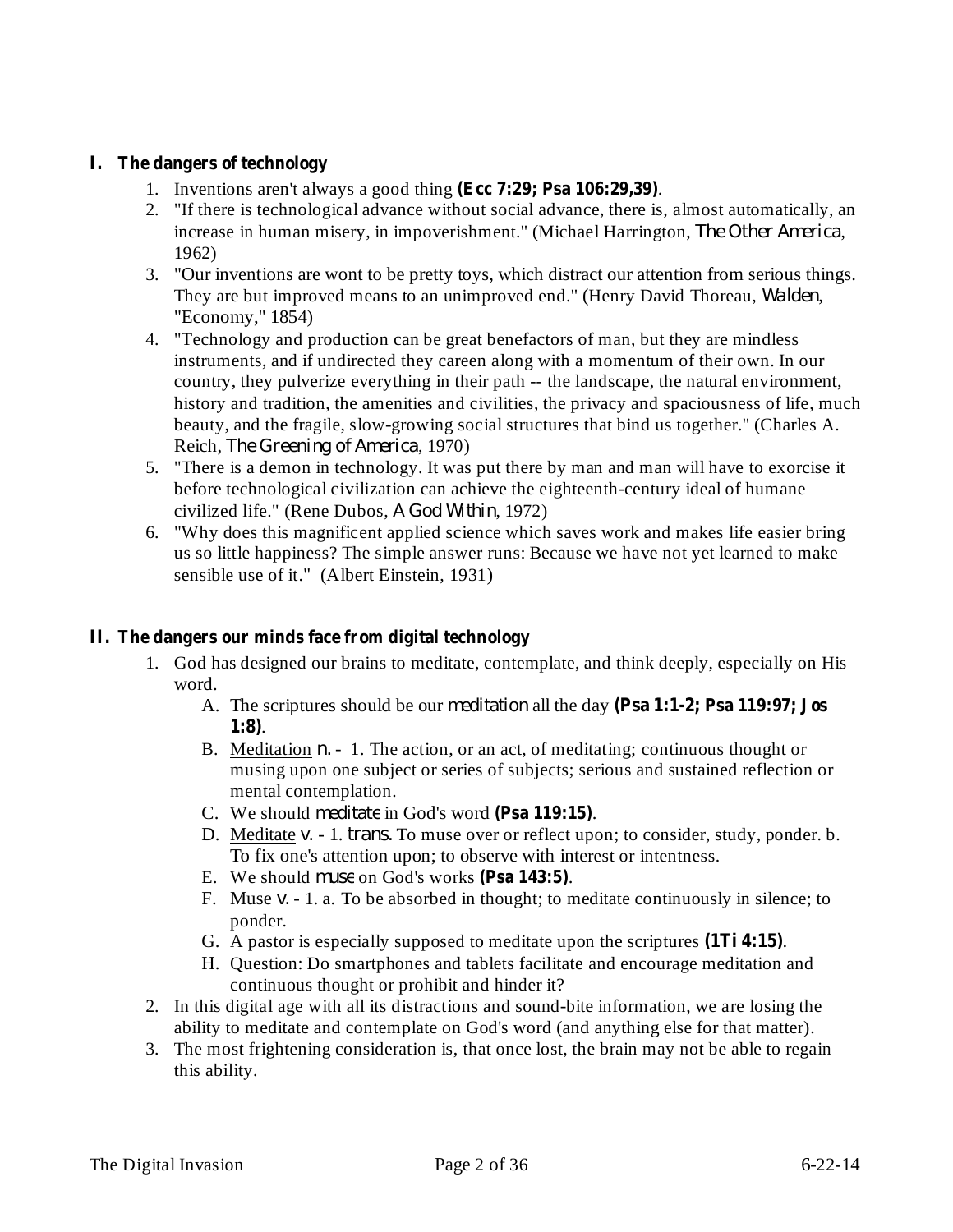- 4. The following are quotes from *The Digital Invasion* by Dr. Archibald D. Hart and Dr. Sylvia Hart Frejd:
	- A. "For example, researchers are warning that the ability to "contemplate" or "meditate" declines in those who over-engage the digital world." (Dr. Archibald D. Hart, *The Digital Invasion*, page 29)
	- B. "...the *New York Times* reported that the chief technology officer of eBay now sends his children to a nine-classroom school where technology is totally omitted. 14 Yes, you read correctly, "technology is totally omitted." But that is not all. So do the employees of Silicon Valley giants like Google, Apple, Yahoo, and Hewlett-Packard. The schools they go to use teaching tools that are anything but high-tech. They use old-fashioned pens and paper and a blackboard with different-colored chalk. Remember these? There's not a computer to be found anywhere. They are not allowed in the classroom, and the school even frowns on their use at home." (Ibid, page 51)
	- C. "Just think about the impact that "abbreviated texting," will have on future generations' ability to spell. It is possible that at some time in the future there will be no need for children even to learn spelling, since all gadgets will be voice activated and do the spelling for us. How users spell words will not matter at all. Computers will correct all our errors, just as, or better, than they do now as we write.

But is this a healthy outcome? Many do not think so. It is more likely that the brain's basic structure and functioning could be modified to such an extent that it cannot revert to earlier functioning. In other words, once we have lost the art of spelling, we may never be able to retrieve it." (Ibid, page 60, underline mine - CEW)

D. "Is it possible that the neglect of some brain mechanisms, due to our overdependence on digital technology, could change our brain to such and extent that it will never function again as it used to? According to scientists like Dr. Small, this could happen." (Ibid)

# **III.The need to rest the brain**

- 1. Rest is very important to physical, mental, and spiritual health.
	- A. A lack of rest can be due to factors outside the body, or inside the mind  $(2Co 7:5)$ .
	- B. Our bodies need rest and sleep, which is a gift from God (Psa 127:2).
		- i. Sleep facilitates healing  $(John 11:12)$ .
		- ii. Even Jesus needed sleep  $(Mat 8:24-25)$  and rest  $(John 4:6)$ .
	- C. Our minds need leisure time.
		- i. Jesus exhorted His disciples to get away from everyone and to take a rest from all the hustle and bustle (Mar 6:31).
		- ii. Mental rest is not found in the presence of other people.
	- D. We need spiritual rest for our souls also.
		- i. Jesus invites men to come unto Him, not the internet, for this rest **(Mat** . **11:28-30)**
		- ii. Our rest is found in believing in Christ and ceasing from our own works . **(Heb 4:9-11)**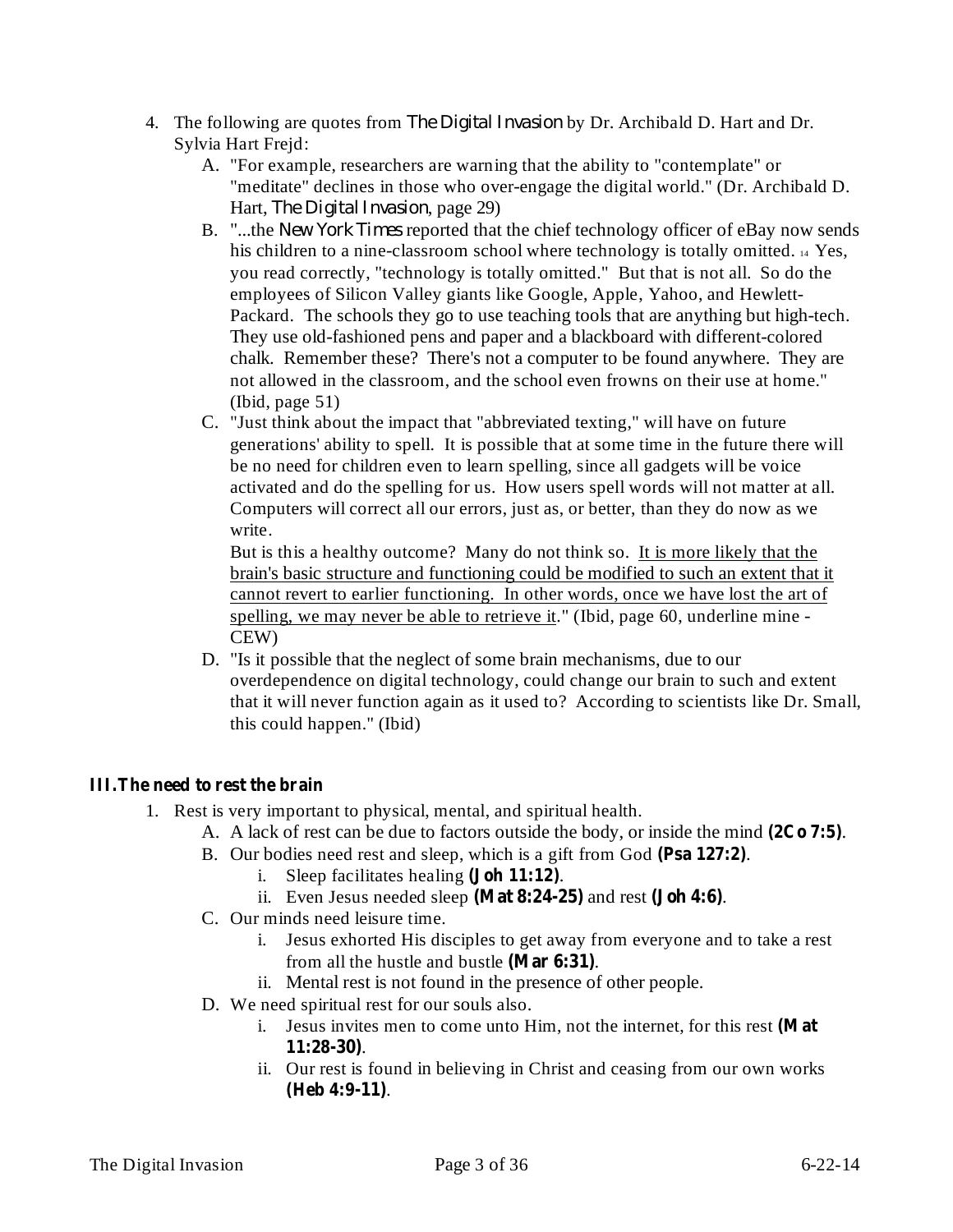- 2. In today's digital world, our bodies, and especially our brains, and not getting the rest and idle time they need.
- 3. This is having detrimental effects on us. The following are quotes from *The Digital* : *Invasion*
	- A. "We are only really thinking when our brain is idle. It can't do much thinking when other demands take precedence. Unlike the idling engine of your automobile that is not achieving anything or going anywhere when the car is stopped, an idling brain is hard at work. A brain at rest is a thinking brain." (Dr. Archibald D. Hart, *The* Digital *Invasion*, page 72)
	- B. "If we allow the external world of digital technology to dominate our brain and not give it any "internal" time for itself, we will pay the price in reduced productivity and increased human misery." (Ibid)
	- C. "To be healthy in mind and spirit in our digital go-go-go world, we need to find time for reflection and deliberation. We also need to give the brain adequate recovery time, meaning, of course, more sleep time. Otherwise, we can never truly think thoughts of our own. This is also true for our spiritual lives where contemplation, meditation, and other spiritual practices play a significant role." (Ibid)
	- D. "If we do not build rest and relaxation into our lives, we will become less effective thinkers and increase our stress and anxiety over the issues that stole our relaxation in the first place. When your brain gets the rest it needs, you learn better and become more creative." (Ibid)

# **IV.Multitasking**

- 1. A popular practice today in the business world and in our personal lives is multitasking, which has been greatly enhanced by the digital world.
- 2. God is not a multitasker, but a sequential-tasker.
	- A. When God created the universe, He didn't leave off creating the sun and stars to start working on the fish, only to be interrupted by His land animal project.
	- B. He did His projects in order, completing one before starting another (Gen 1).
- 3. God does things with purpose.
	- A. God saved us according to His purpose **(Eph 1:7-11; Rom 8:28; Rom 9:11; 2Ti** . **1:9)**
	- B. Purpose is the opposite of multitasking.
		- i. Multi-tasking *n*. The concurrent execution of a number of different tasks or jobs, as by interleaving or multiprocessing.
		- ii. Purpose v. II. To set before oneself for accomplishment. 3. a. *trans*. To place before oneself as a thing to be done or attained; to form a purpose of doing (something); to design or resolve upon the performance of.
		- iii. Purpose  $n 1$ . a. That which one sets before oneself as a thing to be done or attained; the object which one has in view.
	- C. Paul and his fellow ministers were not ones to be wavering in their purpose either . **(2Co 1:17-20)**
	- D. We are to *press toward the mark* for the prize of the high calling of God in Christ **Jesus which speaks of being** *focused* (Phi 3:14).
- 4. Multitasking is just another name for *distraction*.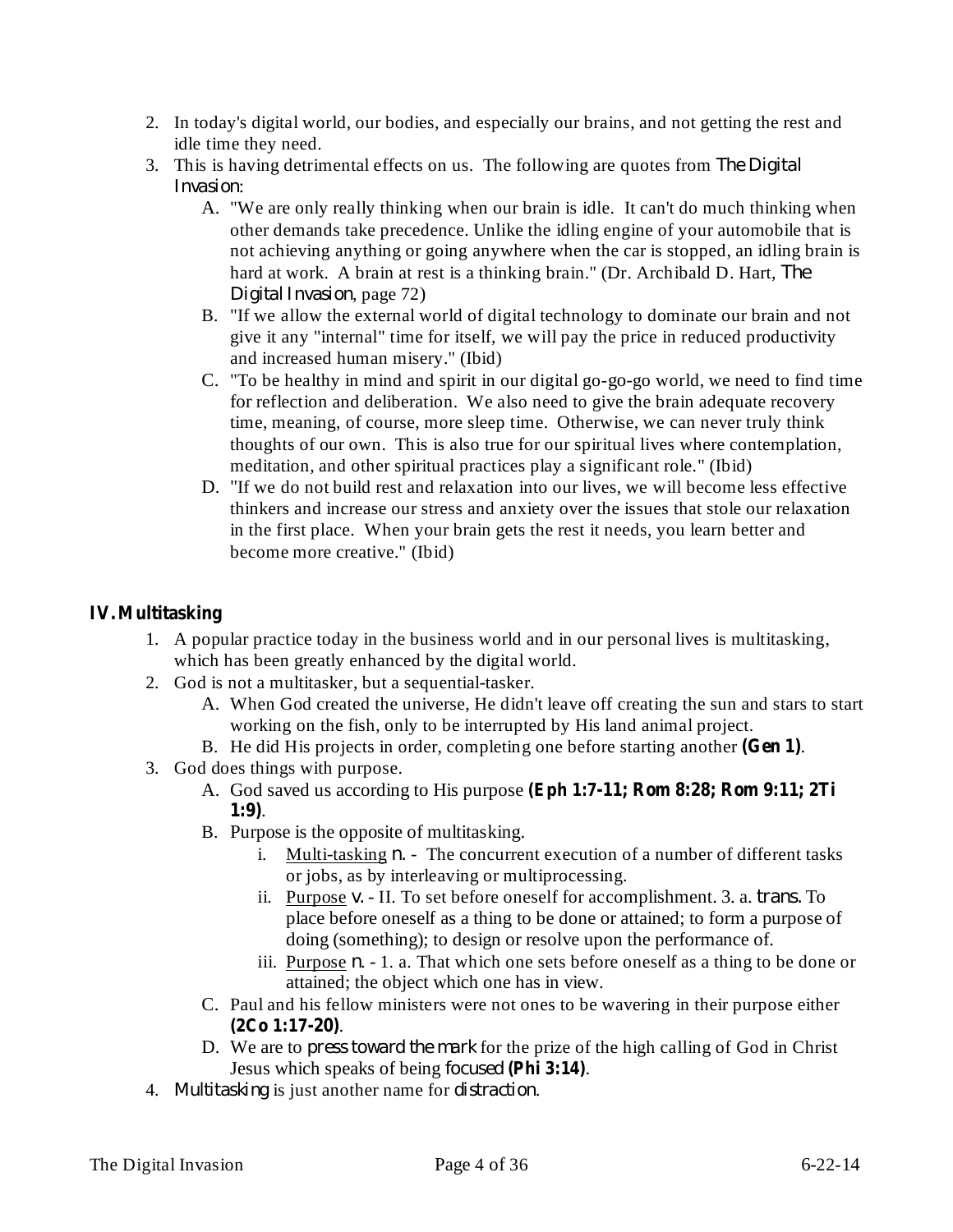- A. God wants our undivided attention (1Co 7:35).
- B. So do our employers; they are not paying us to be distracted at work by spending time texting, emailing, and Facebooking.
- C. Someone who is easily distracted has a weak or feeble mind.
- D. Feeblemindedness is not a virtue (1Th 5:14).
- E. Have you ever heard foolish young people describe themselves as "random"?
- F. Martha was *cumbered* about much serving and was not focused on Jesus (Luk . **10:40)**
	- i. Cumber v. 1. *trans*. To overwhelm, overthrow, rout, destroy. b. *pass*. To be overwhelmed and held fast, as in a slough.
	- ii. Martha was careful and troubled about many things (Luk 10:41).
	- iii. In other words, Martha was *multitasking*.
	- iv. Mary on the other hand was intently listening to Jesus (Luk 10:39).
	- v. She focused on that one thing which was needful (Luk 10:42).
	- vi. Mary was not a multitasker.
- 5. Multitasking is thought to increase efficiency, but the opposite is the case. It actually lowers performance and intelligence.
	- A. ""This steady and undissipated attention to one object, is a sure mark of superior genius; as hurry, bustle, and agitation, are the never-failing symptoms of a weak and frivolous mind." <sup>1</sup> Doing one thing at a time was, and still is, a mark of true intelligence." (Dr. Archibald D. Hart, *The Digital Invasion*, page 74 (quoting Lord Chesterfield))
	- B. "There is overwhelming evidence that multitasking lowers our level of performance. Studies at Harvard and Stanford Universities, using their brightest students, support this finding. Giving them sequential and multitasking projects, they found that ALL the students' performances were reduced about one-third when multitasking.  $\frac{1}{8}$  What is also notable about this study is that the students ALL reported at the end that they thought they were actually doing better when multitasking than when sequential tasking." (Ibid, page 81)
	- C. "This same study, conducted by the Institute of Psychiatry in London, found that excessive use of technology also reduces workers' intelligence. Those distracted by incoming email and phone calls suffered a 10 percent decrease in their working IQ." (Ibid, page 82)
- 6. Multitasking also limits our ability to pay attention and learn.
	- A. Learning requires meditation and study (1Ti 4:15).
	- B. Meditation is the opposite of multitasking.
		- i. Multi-tasking . n. The concurrent execution of a number of different tasks or jobs, as by interleaving or multiprocessing.
		- ii. Meditation  $n 1$ . The action, or an act, of meditating; continuous thought or musing upon one subject or series of subjects; serious and sustained reflection or mental contemplation.
		- iii. Meditate *v.* 1. *trans.* To muse over or reflect upon; to consider, study, ponder. b. To fix one's attention upon; to observe with interest or intentness.
	- C. A fool's eyes are in the ends of the earth (Pro 17:24), but a wise man's eyes are in his head (Ecc 2:14).
		- A fool's mind is undisciplined, jumping from one thought to another.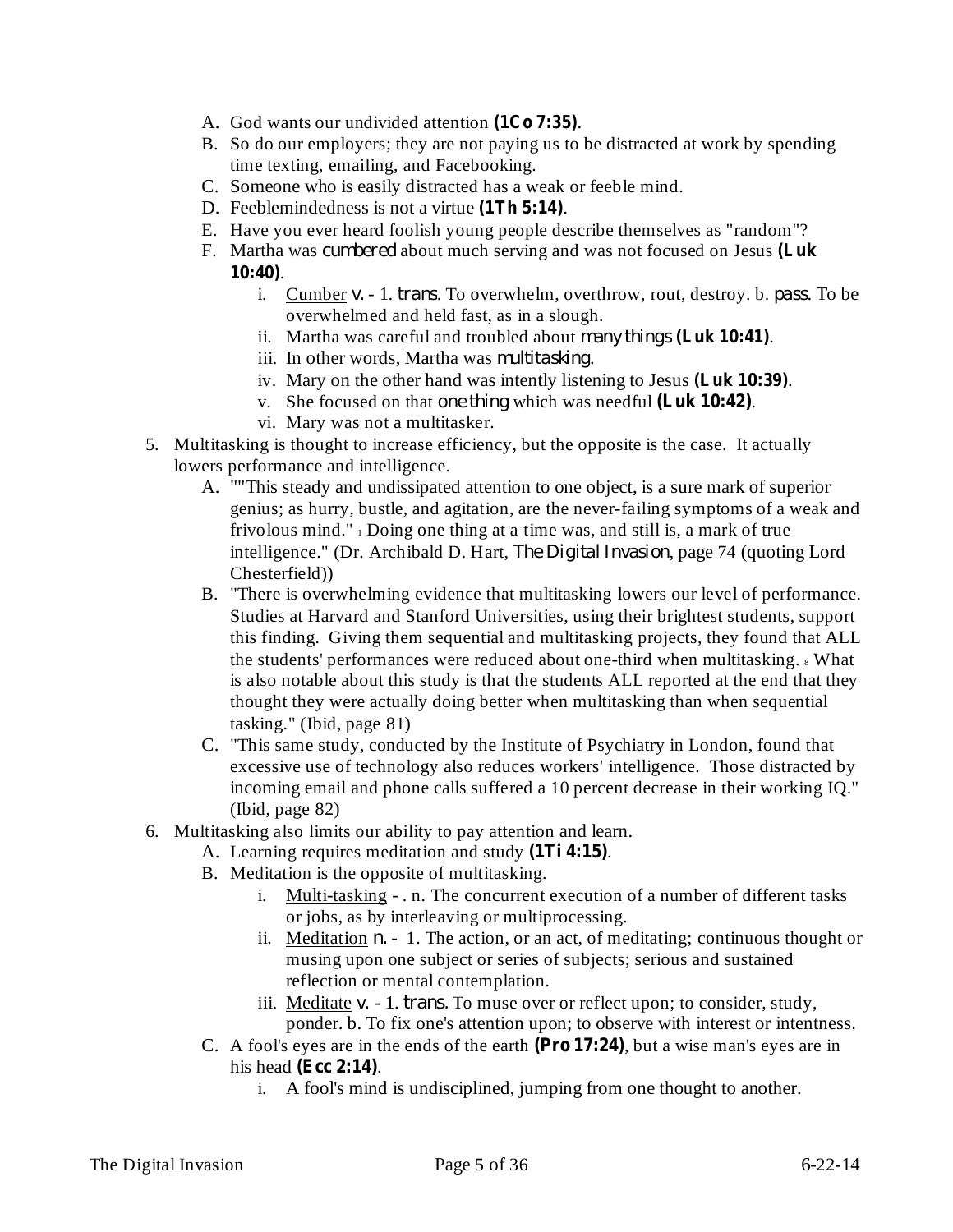- ii. When talking to such an one (especially about doctrine), you must reign them in and make them focus on the topic at hand.
- iii. This is something we all should train our own minds to do.
- D. Consider again the words Dr. Hart and Dr. Frejd:
	- i. "Internet overuse is making our students shallow thinkers, as some experts allege.<sup>12</sup><sup>"</sup> (Dr. Archibald D. Hart, *The Digital Invasion*, page 82)
	- ii. "Multitasking robs us of the ability to pay attention. As every parent and teacher knows, paying attention is essential to learning. People who have accomplished great things all have one essential characteristic: they have mastered the art of paying attention." (Ibid, page 85)
	- iii. "In other words, it is natural for the very young to be distractible. But as a child matures, he or she has to learn how to stay focused and pay attention, and this only happens through disciplined training, not multitasking." (Ibid)
	- iv. "We believe that all this wealth of information is creating a poverty of attention." (Ibid, page 86)
- E. Is it any wonder that many children today are being diagnosed with Attention Deficit Disorder (ADD)?
- F. Be sure to remove all distractions from your children when they are studying or being taught (TV, cell phones, iPods, iPads, etc.).

#### **V. The need for human connection**

- 1. This new digital world with its social networking, emails, and texts boasts itself a utopia for human connection.
	- A. We can now connect with long-lost relatives, friends, co-workers, and classmates from around the country or world.
	- B. People now have hundreds of "friends" on Facebook or LinkedIn.
	- C. But has all this digital connection actually improved our relationships and our fullness as individuals?
- 2. The scripture emphasizes the importance of face-to-face interaction.
	- A. When the apostle John could have continued his letter to the elect lady and written many more things which he had to say, he decided to wait and speak them face to face (2**Jo** 1:12).
		- i. His reason for doing so? That our joy may be full  $(2J_0 1:12)$ .
		- ii. John likewise had many more things to say to Gaius, but rather waited in order to tell him face to face (3Jo 1:13-14).
		- iii. Though far more personal than email, texts, or Facebook, even hand-written letters are no substitute for face-to-face communication.
	- B. Jesus' disciples had sorrow when they were told they would not see Him anymore **(Joh 16:17,22)**, but when they would see him again, their hearts would rejoice **(Joh** . **16:22)**
	- C. While writing Timothy a letter, Paul told him that he greatly desired to *see him* **(2Ti** 1:4). Why? - so that he might be *filled with joy*.
	- D. Paul, writing to the Romans, said he longed to see them (Rom 1:11). Why? so that he could be *comforted together* with them (**Rom 1:12**).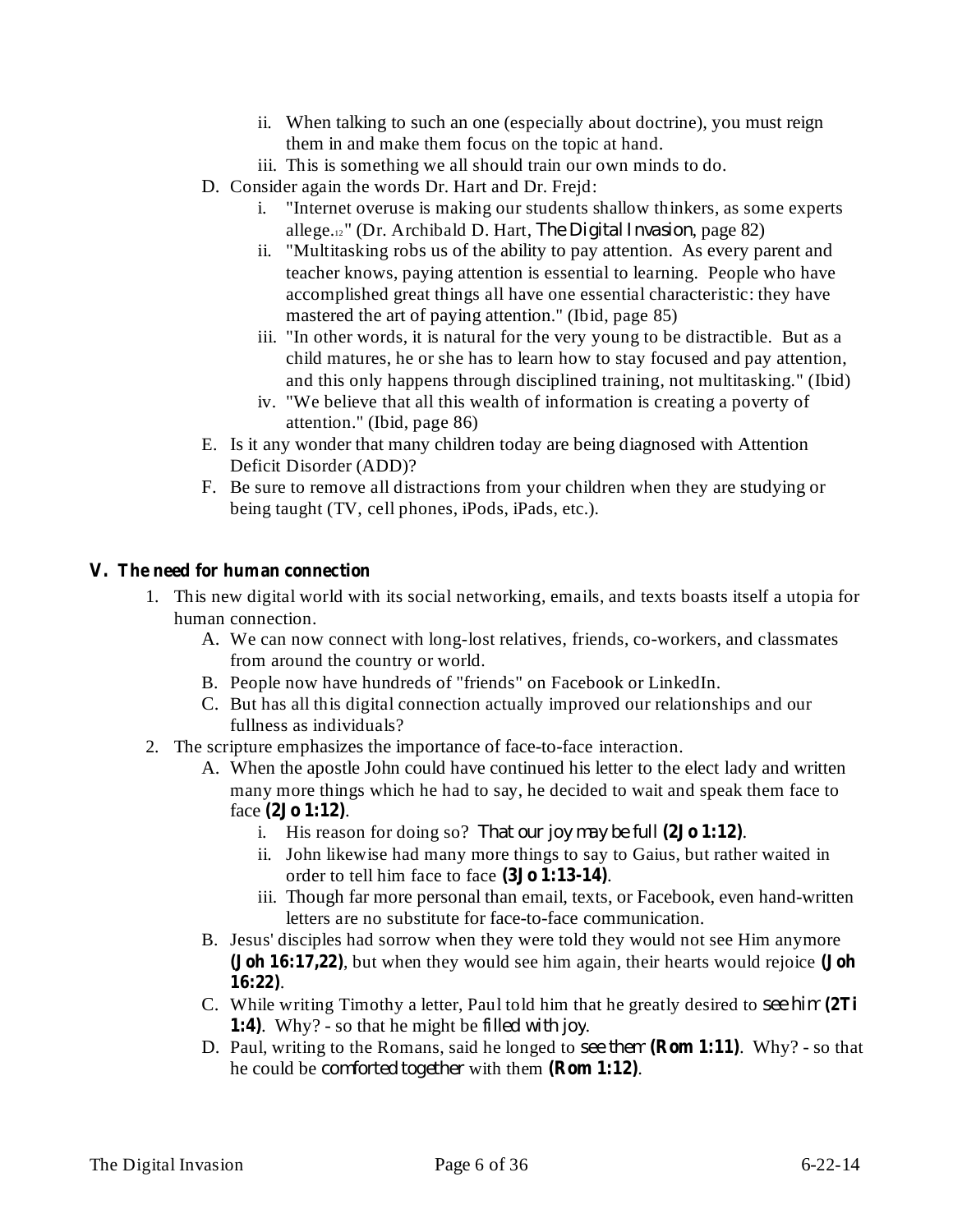- E. Paul, Timothy, and Silvanus greatly desired to see the faces of the Thessalonians . **(1Th 2:17)**
	- i. They likewise greatly desired to see them  $(1Th 3:6)$ .
	- ii. Paul prayed night and day that he would see their face  $(1Th 3:10)$ . iii. Why not just write a letter?
- F. The elders at Ephesus wept sore and sorrowed that they would see his face no more . **(Act 20:37-38)**
- G. We all long to be with Jesus and . *see His face* **(1Jo 3:2; Rev 22:3-4)**
- 3. It's especially important for church members to see each other as often as possible.
	- A. It was said of those in the OT who feared the LORD that they *spake often one to* . *another* **(Mal 3:16)**
	- B. They didn't write, email, text, or Facebook each other often, but they *spake* often which in those days meant face-to-face communication.
	- C. This is why it's important for all church members, both resident and non-resident, to be in attendance as often as they can.
	- D. Christians are to be our companions (Psa 119:63).
		- i. Companion  $n. 1$ . a. One who associates with or accompanies another; a mate; a fellow.
		- ii. Associate  $v. 1$ . *trans.* To join (persons, or one person with (to arch.) another), in (to obs.) common purpose, action, or condition; to link together, unite, combine, ally, confederate.
		- iii. Accompany v. 1. To accompany (a person or thing) to (another): to add as companion; to associate; to add or conjoin to.
		- iv. When one is a companion with another they are joined together.
- 4. Consider the following observations from *The Digital Invasion* regarding the drawbacks and dangers of digital connections:
	- A. "Digital contacts can never compensate for real face-to-face human contact with those you love. The concern is this detachment's impact on how parents attach to children and in turn affect the attachment style they will develop. We are designed for real-life attachments where we are seen, valued, and heard. It is in our closest relationships that we experience this. If our brain system becomes more attached to digital gadgets and detached from people, our relational skills will atrophy. We are already seeing evidence of this." (Dr. Archibald D. Hart, *The Digital Invasion*, page 70)
	- B. "Research shows that human connection is one of the keys to happiness. Connections are what make us human and are the core of how we express our humanity." (Ibid, page 92)
	- C. "Unfortunately, the digital social media that now dominates our lives tends to foster more self-centeredness than deeper connections." (Ibid, page 93)
	- D. "A good rule of thumb for yourself, and to teach to your children, is to use the digital world to relay necessary information, but communicate deeper thoughts and emotions in direct face-to-face encounters. This is essential in today's digital world for laying the foundation of healthy connections and relationships." (Ibid, pages 96- 97)
	- E. "Media has put us close to the people who are far away but has separated us from the ones who are nearby." (Ibid, page 162)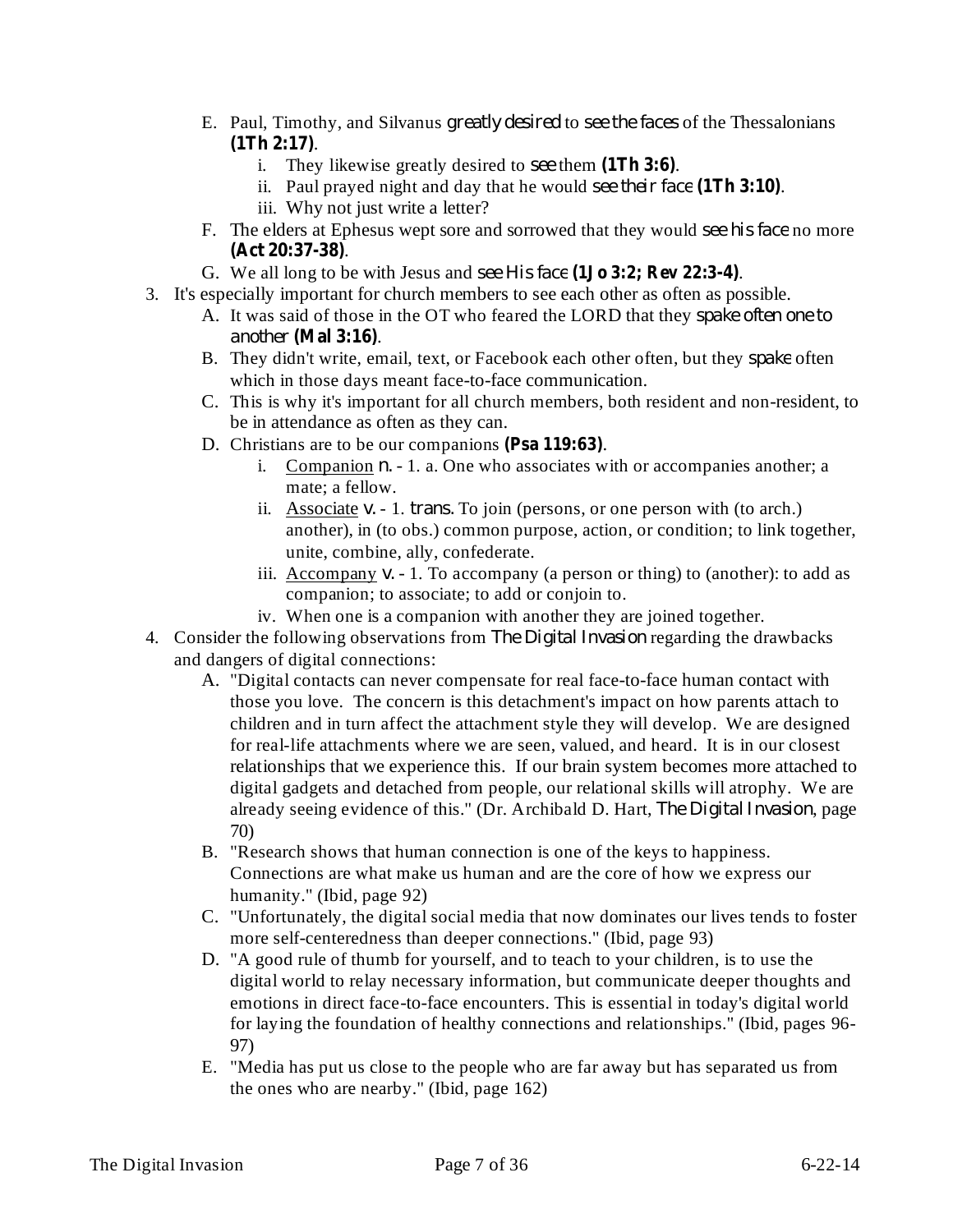- F. "As one expert puts it: "Tech savvy our children are; life savvy they are not." $\tau$ Children who socialize mainly via social media do not grasp the finer points of social interaction; they need human contact, coaching, and modeling." (Ibid, page 174)
- G. "Current research also reveals that digital natives who spend most of their time in a virtual world will more likely be lonely." (Dr. Archibald D. Hart, *The Digital* Invasion, page 99)
- 5. Tips for overcoming loneliness and making real connections and friendships.
	- A. If you want a friend, be friendly (Pro 18:24).
	- B. Frequent the same places at the same times. This will help you to see the same people regularly which will help to naturally establish connections.
	- C. Visit other people who are lonely, like the elderly.
	- D. Join a Meetup group and attend regularly.
	- E. Try to at least say "hi" to people in your proximity.
	- F. Look up. Stop looking at your phone in public. You might just be missing opportunities to have real conversations.

# **VI.The narcissism epidemic**

- 1. Social networking breeds narcissism.
- 2. Narcissism Self-love and admiration that find emotional satisfaction in self-contemplation
- 3. The following is a quote from *The Digital Invasion* regarding the link between social networking and narcissism:
	- A. "This journalist's experience also highlights one of the major drawbacks of our overuse of social media, namely, that it fosters the growth of narcissism, which is now seen as epidemic in our young people....Narcissists are preoccupied with themselves and are obsessed with what others think of them. They also believe that they are entitled to the attention of everyone else....Narcissists are not particularly interested in, or good at offering, warmth and caring in their social interactions. They can enjoy being around people and can be most charming, flattering, and likable. But it is all for their own benefit." (Dr. Archibald D. Hart, *The Digital* Invasion, page 93)
	- B. One can easily see how Facebook is a narcissist's dream.
		- i. They get to be a star, at least in their own eyes.
		- ii. They post all the best pictures of themselves.
		- iii. They post updates about their every move, as if people actually care what they are doing.
		- iv. They get to promote a false image of themselves which is much more interesting than the real person.
	- C. I have observed narcissistic tendencies in young children as well as adults.
	- D. It doesn't help when parents are always telling their children how pretty, smart, or talented they are.
- 4. Narcissism is just a modern word for *pride*.
	- A. Pride *n*. The quality of being proud. I. 1. a. A high or overweening opinion of one's own qualities, attainments, or estate, which gives rise to a feeling and attitude of superiority over and contempt for others; inordinate self-esteem.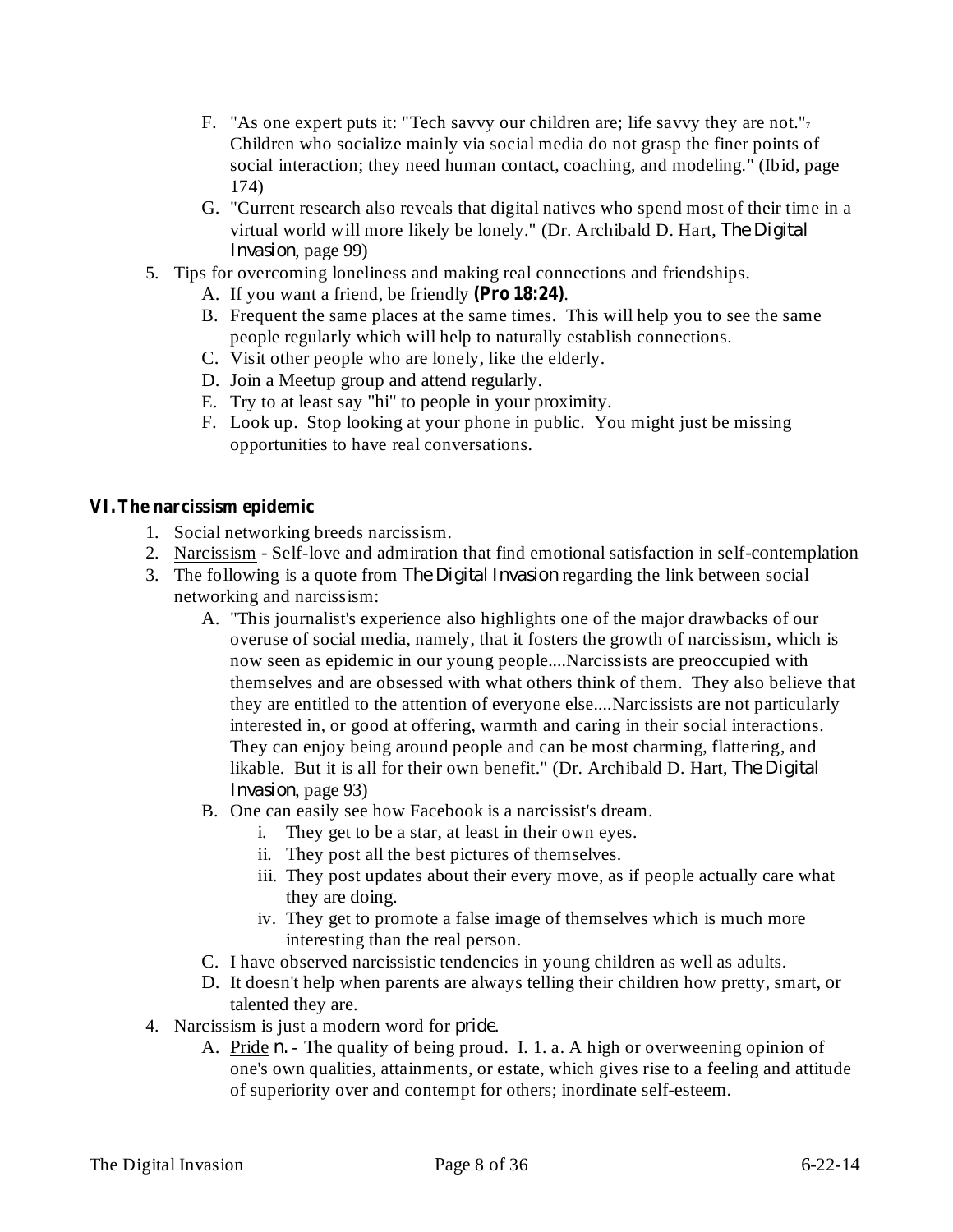- B. Proud *adj*. I. 1. a. Having or cherishing a high or lofty opinion of oneself; valuing oneself highly on account of one's position, rank, attainments, possessions, etc.; Usually in a bad sense: Disposed to take an attitude of superiority to and contempt for others; arrogant, haughty, overweening, supercilious.
- 5. Pride is a sin.
	- A. Pride was the first sin committed, even before Adam sinned **(1Ti 3:6 c/w Isa 14:12-** . **14 c/w Eze 28:17)**
	- B. Pride is sin . **(Mar 7:22; 2Ti 3:2; Rom 1:30; Eze 16:49)**
	- C. God hates pride . **(Pro 8:13; Pro 16:5)**
	- D. God resists the proud, but gives grace to the humble (**Jam 4:6**).
	- E. Humble *adj.* 1. Having a low estimate of one's importance, worthiness, or merits; marked by the absence of self-assertion or self-exaltation; lowly: the opposite of . *proud*
	- F. Humility, not pride, is the key to success  $\textbf{(Jam 4:10; Pro 18:12; Pro 22:4)}$ .
		- i. Humble *v.* 1. *trans.* To render humble or meek in spirit; to cause to think more lowly of oneself.
		- ii. Humility 1. The quality of being humble or having a lowly opinion of oneself; meekness, lowliness, humbleness: the opposite of *pride* or . *haughtiness*
		- iii. Even huge tech companies like Google recognize this.
		- iv. World Net Daily interviewed Google Senior Vice President of Operations Laszlo Bock and found the following:
			- a. "Bock cites a common error in "successful" people without intellectual humility: "They, instead, commit the fundamental attribution error, which is if something good happens, it's because I'm a genius. If something bad happens, it's because someone's an idiot or I didn't get the resources or the market moved. … What we've seen is that the people who are the most successful here, who we want to hire, will have a fierce position. They'll argue like hell. They'll be zealots about their point of view. But then you say, 'here's a new fact,' and they'll go, 'Oh, well, that changes things; you're right.''" (Bob Unruh, *Google: GPAs, Test Scores 'Worthless'*, *World* Net Daily, 2/24/2014)
			- b. **""Without humility**, you are unable to learn," he said." (Ibid)
- 6. What one talks about tells you much about him.
	- A. Out of the abundance of the heart the mouth speaketh (Luk 6:45).
	- B. Your heart is where your treasure is (Mat 6:21).
	- C. As he thinketh in his heart so is he  $(Pro 23:7)$ .
	- D. If one is posting voluminously about himself on Facebook, including about how wonderful his family is, how great his job is, how nice of things he has, the great vacation he went on, and how interesting of a person he is; what does that tell you about what he thinks about the most? The answer?: himself.
	- E. It's a fool who is only interested in himself (Pro 18:2).
- 7. It is very easy to fall into pride.
	- A. Even things that seem innocent might not be if they are done for the wrong reason.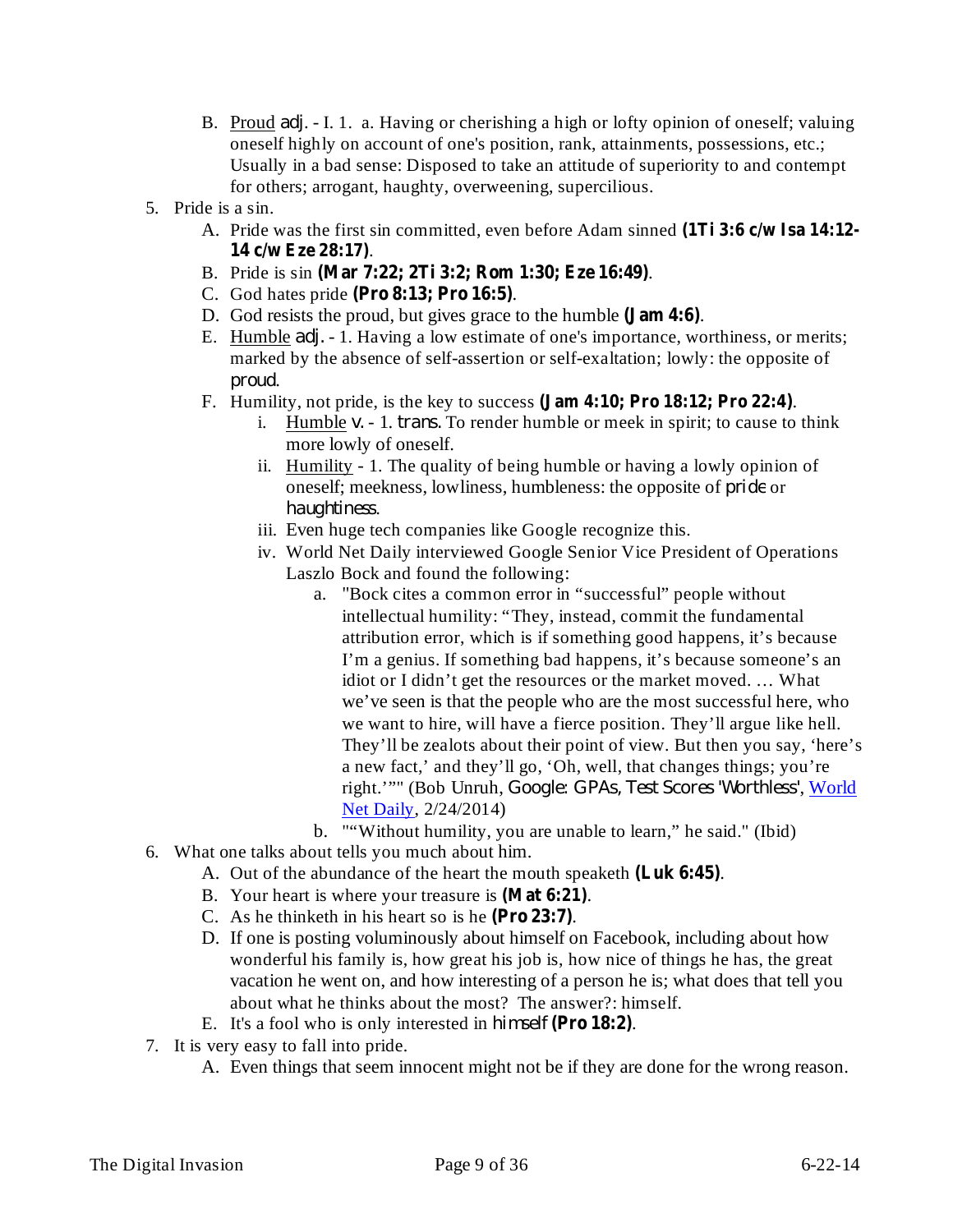- B. This could be making posts about your kids, your job promotions, pictures of yourself, your house, car, etc.
- 8. The need for introspection.
	- A. Before you post anything on Facebook, Google+, LinkedIn, etc., ask yourself why you are posting it.
		- i. If you are posting it to make yourself look good or to impress others, don't post it.
		- ii. To search our own glory is not good  $(Pro 25:27)$ .
			- a. "to set forth their own excellencies, to sound forth their own praises to seek honour of men, to use all methods to gain popular applause; this is not glorious and praiseworthy, but dishonourable." (John Gill, ) *John Gill's Exposition of the Entire Bible*
			- b. "...for men to search their own glory, to court applause and covet to make themselves popular, is not their glory, but their shame; every one will laugh at them for it; and the glory which is so courted is not glory when it is got, for it is really no true honour to a man." (Matthew Henry, Matthew Henry's Commentary on the Whole Bible)
		- iii. Remember to "Let another man praise thee, and not thine own mouth; a stranger, and not thine own lips."  $(Pro 27:2)$ .
			- a. What if others don't praise me? Then thank God.
			- b. "We must also put away all notion of self-importance. God will not bless the man who thinks himself great. To glory even in the work of God the Holy Spirit in yourself, is to tread dangerously near to selfadulation. "Let another man praise thee, and not thine own mouth," and be very glad when that other has sense enough to hold his tongue." (Spurgeon, *Lectures to My Students*, p. 223-224)
		- iv. Any wicked man can proclaim his own goodness and most wicked men do, but we should not be so (Pro 20:6).
		- $v$ . He that is wise in his own conceit is a fool  $(Pro 26:12)$ .
	- B. This goes not just for social networking sites, but for life in general.
		- i. It's not he that commends himself which is approved, but he whom God commends . **(2Co 10:18; Rom 2:29)**
		- ii. Nobody likes to hear someone else boast about themselves.
			- a. Relaying facts about yourself is not necessarily boasting; it just depends on your motives for sharing the information.
			- b. If you tell someone something about yourself, such as what your profession is, how much money you make (not wise), possessions you own or owned, places you've been, jobs you've had, accomplishments you or your kids have made, etc., just make sure that in your heart you are sharing the information for godly purposes such as edifying others or building a relationship by sharing personal information.
			- c. Be careful to not allow pride to rear its ugly head and gloat about yourself by sharing information about yourself which "randomly came up" in the conversation; aka - you intentionally dropped hints or feelers to illicit questions which you are all too eager to answer.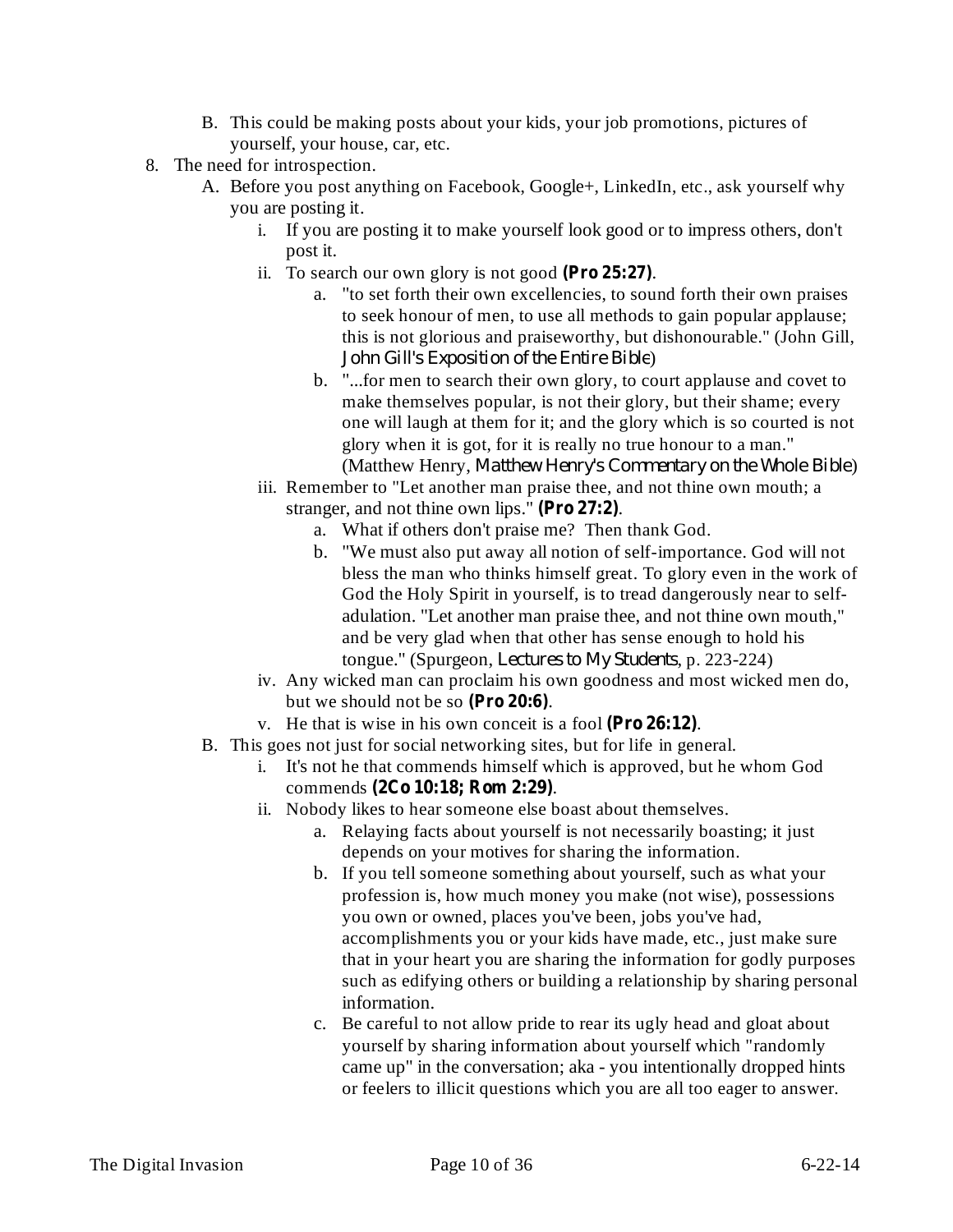#### **VII. The tendency to say, share, and gossip too much online**

- 1. Social networking sites like Facebook and Twitter provide an easy avenue to blab things we should not and would not normally have the opportunity to in real life.
	- A. The definition of *twitter* is telling.
	- B. Twitter v. 1. *intr*. Of a bird: To utter a succession of light tremulous notes; to chirp continuously with a tremulous effect. b. *transf*. Of a person: To sing after the above manner; also (esp. of a woman), to talk or chatter rapidly in a small or tremulous voice.
	- C. When things are written online they can't be taken back and can be saved forever.
	- D. Be cautious about *tweeting* too much online.
- 2. As Christians, we should keep the door of our lips (Psa 141:3; Psa 39:1).
	- A. We should be slow to speak (**Jam 1:19**).
	- B. We should be slow to post and slow to tweet, too.
- 3. When you keep your tongue, you keep yourself from trouble (Pro 21:23).
	- A. Your mouth can cause your flesh to sin (Ecc 5:6).
	- B. The longer you keep yapping, the more likely it is for you to slip into sin **(Pro** . **10:19)**
	- C. It's the fool who says everything that's on his mind (Pro 29:11).
		- i. Ever hear anyone boasting about how he "told someone off"?
		- ii. That's not a virtue, but a vice.
	- D. A fool's lips will swallow up himself (Ecc 10:11-13).
	- E. An unbridled tongue (in person or online) makes a Christian's religion vain **(Jam** . **1:26)**
	- F. "We are masters of the unsaid words, but slaves of those we let slip out." Winston Churchill
	- G. "Be careful in speaking. There is always time to add a word, never to withdraw one." - Balthasar Gracián
	- H. Think before you speak (Pro 29:20).
	- I. You have two ears and one mouth, use them proportionally.
	- J. We will give an account to God for every idle word spoken (Mat 12:36).
- 4. Wise men spare their words . **(Pro 17:27-28; Job 13:5)**
	- A. "Wise men speak because they have something to say; fools because they have to say something." - Plato
	- B. "Better to remain silent and be thought a fool than to speak out and remove all doubt." - Abraham Lincoln
	- C. "They never taste who always drink; They always talk who never think." Matthew Prior
	- D. "The problem with close-minded people, is that their mouth is always open." Unknown
	- E. "They that know the least know it the loudest." Fred Hodgins
	- F. A fool's voice is known by multitude of words (Ecc 5:3).
	- G. Always remember, you have the right (and often the duty) to remain silent.
	- H. A fool is full of words (Ecc 10:14).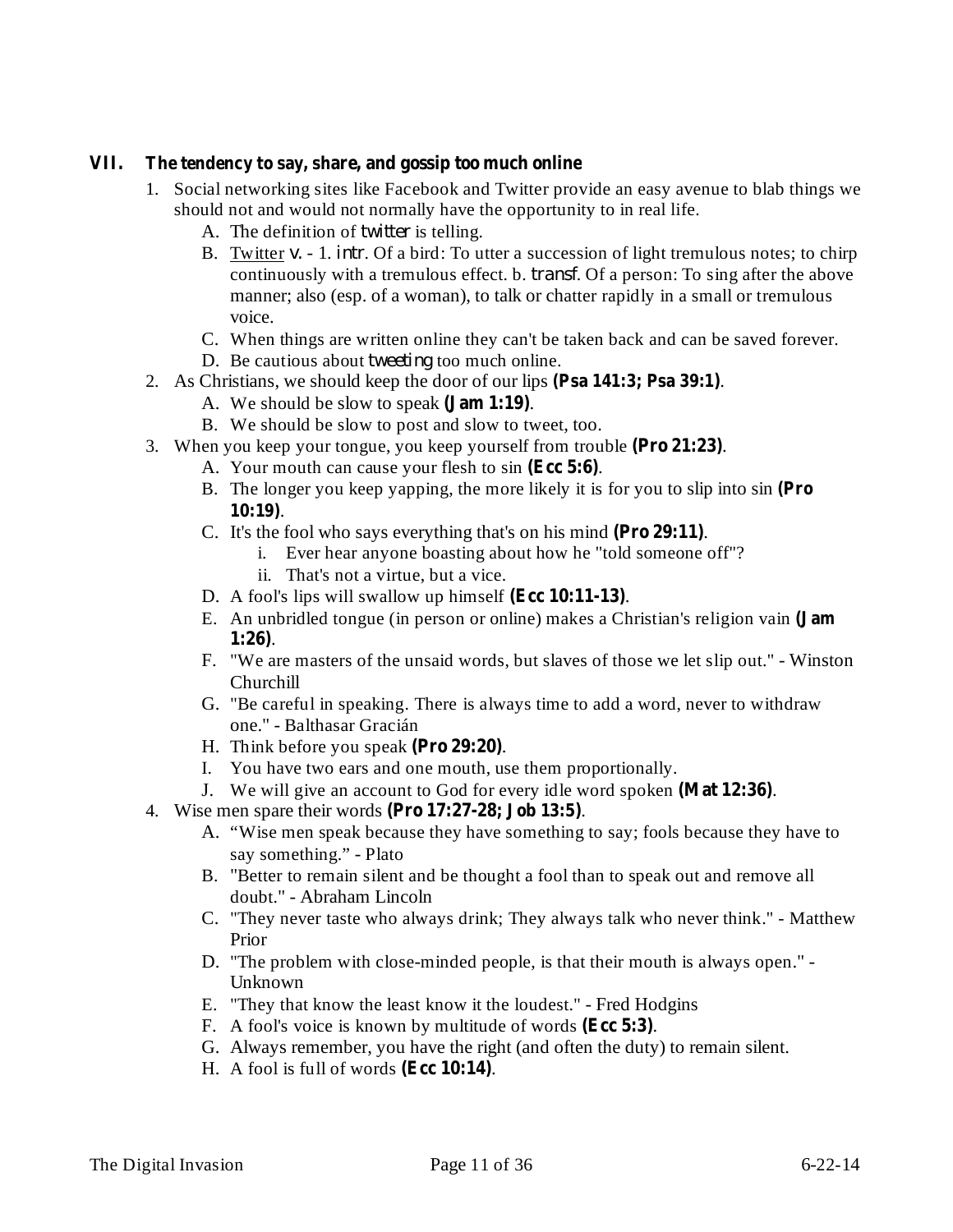- I. "It is not a severe criticism to say that there are ministers whose words stand in a very large proportion to their thoughts." - Charles Spurgeon
- 5. Facebook and Twitter facilitate busybodyness.
	- A. Paul instructed young widows to remarry, bear children, and guide the house, in part because of their propensity to be tattlers and busybodies (1Ti 5:11-14).
	- B. Facebook has now made it possible for young women, and too often young mothers at home with their children, to digitally *wander about from house to house* being busybodies and speaking things which they ought not.
	- C. Being a busybody is no trivial matter  $(1Pe 4:15)$ .
	- D. Much strife has come as a result of posting unnecessary things online.

# **VIII. The tendency to compare ourselves via social networking**

- 1. Keeping up with the Jones' used to be restricted to your next-door neighbors.
	- A. Now we have hundreds of virtual neighbors to try to keep up with.
		- B. "Fear is very much part of the climate of Facebook. When we are afraid of what people think of us, we work hard to craft just the right image, composed of just the right pictures, personal information and status updates. The emphasis is on being clever, not on being genuine." (Jesse Rice, *The Church of Facebook*, page 197).
- 2. Comparing ourselves among ourselves is not wise  $(2C<sub>0</sub> 10:12)$ .
- 3. Paul, our example  $(1Co 11:1)$ , did not commend himself, nor did he need others to commend him  $(2Co 3:1)$ .
- 4. It's a very small thing to be judged of others  $(1Co 4:3-4)$ .
- 5. If you care about what people think of you, you have not yet grown up.
	- A. It has been said that when you're 18, you care about what *everybody* thinks about you, when you're 40 you don't care about what *anybody* thinks of you, and when you're 60 you realize that nobody thinks about you.
	- B. God thinks of you and that's all that matters (Isa 49:16).
- 6. People tend to make their lives look like a fairy tale on Facebook.
	- A. They appear to have the perfect life, the perfect marriage, perfect kids, perfect job, perfect social life, etc.
	- B. When you compare your *real* life to their *virtual* life, you appear to fall short.
	- C. They probably don't have it together like their Facebook page portrays, and you are trying in your heart to imitate a phony life.
	- D. Even if they do have it together and have the "perfect" life, you should still not compare yourself with them.
	- E. The only standard you should try to measure up to is God's standard found in the scripture.
	- F. Don't be covetous of what others have; be content with what you have (Heb 13:5).
	- G. Don't worry about what God has given to others (**Joh 21:20-22**).
- 7. Our completeness is in Christ and we should not seek it anywhere else (Col 2:10).

# **IX. Cyber-stalking**

- 1. Stalking has been made easier with the Internet with the anonymity it affords.
- 2. Here are a few practical tips to avoid being cyber-stalked.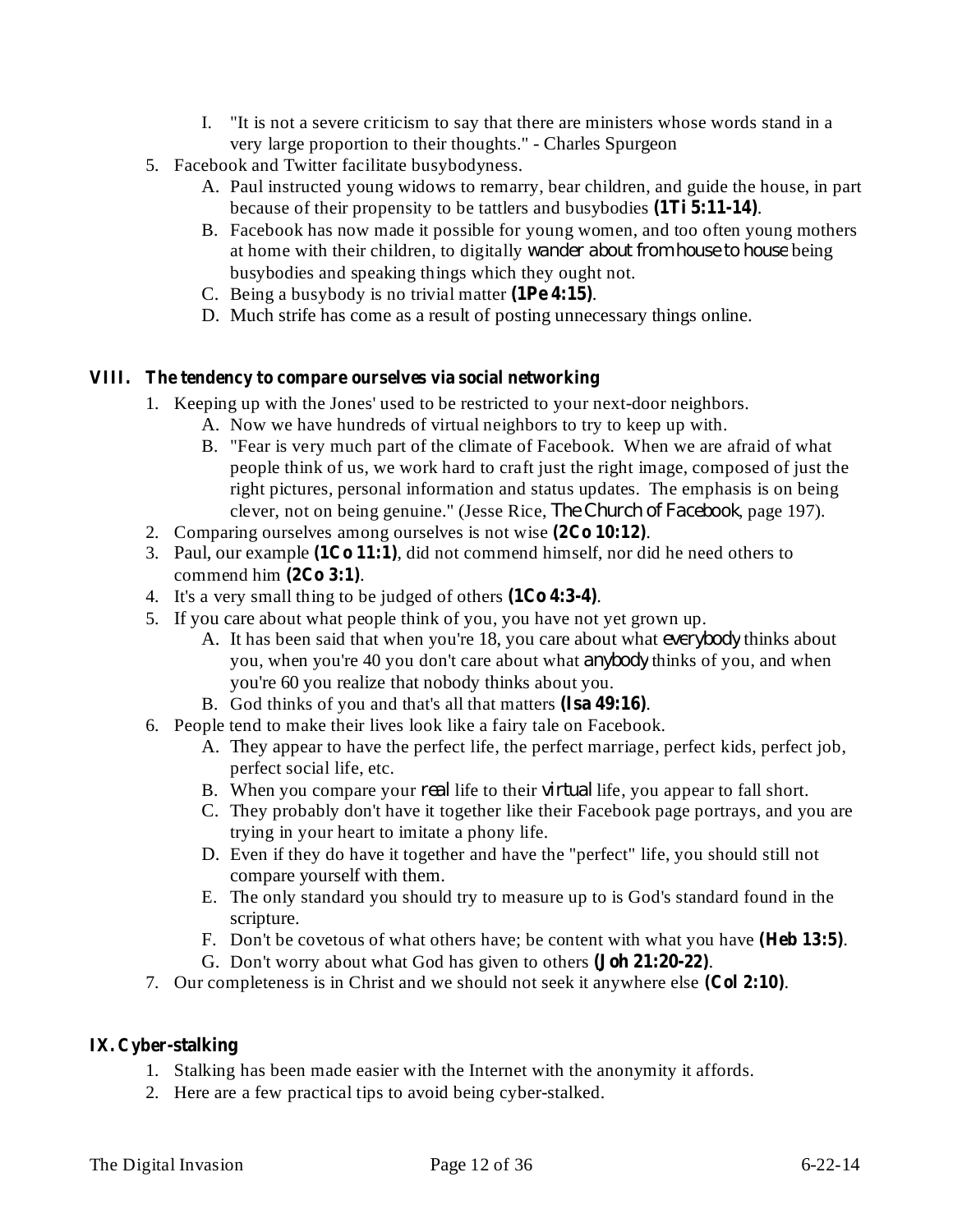- A. Make sure that the location services are disabled for photos on your smartphone.
	- i. If location services is enabled for photos, then each picture you take is digitally stamped with the GPS coordinates of where it was taken.
	- ii. Someone with a simple Internet browser add-on can easily find the exact location of your home, school, vacation spot, etc.
- B. Don't post your location and whereabouts on Facebook.
	- i. Don't post where you are or where you will be for everyone to see.
	- ii. Especially don't post when you are going to be on vacation so thieves know when to rob your home.
- C. Teach your children to NEVER meet someone in person who they have only met online.
	- i. I know a person whose daughter was raped by some goons she met on Facebook or MySpace.
	- ii. Know who your children are conversing with online because there are sexual predators out there masquerading as peers of your children.
- D. If your children are being cyber-stalked or cyber-bullied, then get them off the internet or the specific parts of it in which the stalking is taking place.

# **X. Internet gambling**

- 1. Dr. Hart in *The Digital Invasion* had this to say about internet gambling and gambling addictions in general:
	- A. "Estimates of the number of people who are diagnosed with a gambling addiction are difficult to find. It appears to range anywhere from 2 to 5 percent of the population in the United States. This may seem like a low percentage, but in real numbers it means that many millions of people are affected by it in the United States alone." (Dr. Archibald D. Hart, *The Digital Invasion*, page 123)
	- B. "Unfortunately this disorder does not respond well to treatment, and as many as two-thirds of those who begin treatment for a gambling disorder discontinue their treatment prematurely. It makes no difference whether treatment includes medication, psychotherapy, or both. It is a difficult habit to give up." (Ibid)
- 2. Gambling in itself may not be a sin, but to be addicted to it is.
	- A. Addiction *n.* 1. *Rom. Law.* A formal giving over or delivery by sentence of court. Hence, A surrender, or dedication, of any one to a master. 2. a. The state of being (self-)addicted or given to a habit or pursuit; devotion. b. The, or a, state of being addicted to a drug (see addicted *ppl.* a. 3b); a compulsion and need to continue taking a drug as a result of taking it in the past.
	- B. To be addicted to anything is to allow it to have power over you.
	- C. The Bible teaches that we are not to be brought under the power of anything **(1Co** . **6:12)**
	- D. We must keep our body, including our brain, which is prone to get addicted to dopamine, in subjection, not let it control us  $(1C<sub>0</sub> 9:27)$ .
	- E. Sin must not be allowed to ( *reign to have power, sway, or predominance; to prevail* ) in our bodies . **(Rom 6:12)** *or be prevalent*
	- F. We must not ( *yield to hand over, give up, relinquish possession of, surrender, resign*) our body to sin and let it have *dominion* (the power or right of governing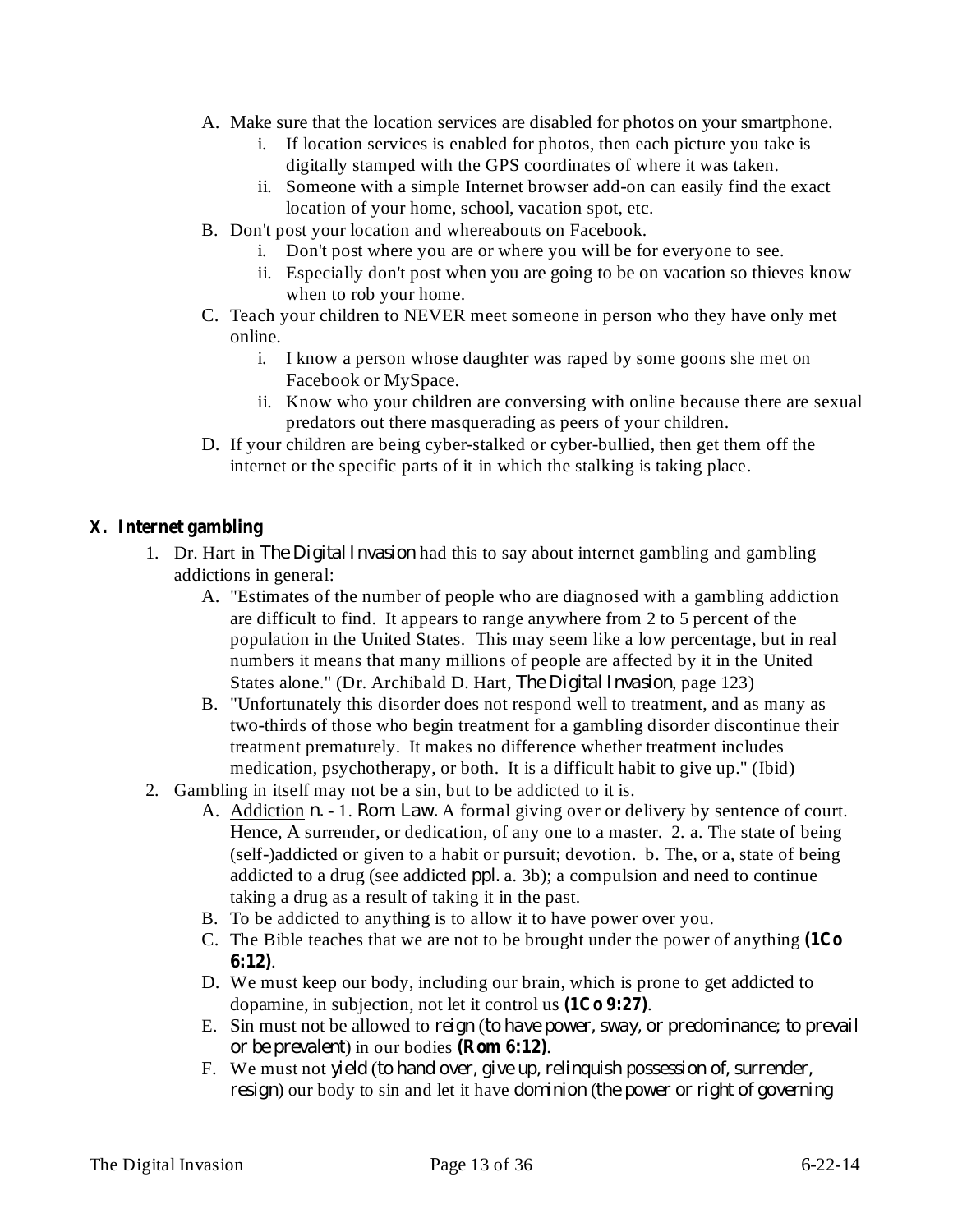*influence*) over us (**Rom 6:13-14**). *and controlling; sovereign authority; lordship, sovereignty; rule, sway; control,*

- 3. Even if the act of gambling is not sinful, it is not wise.
	- A. Lawful things are not always expedient (1Co 10:23).
	- B. The allure of gambling is getting something for nothing (or almost nothing).
		- i. Wealth gotten by vanity shall be diminished (Pro 13:11).
		- ii. Even in the rare occurrence that someone hits the jackpot, it will not end well (Pro 20:21).
		- iii. The prosperity of fools destroys them (Pro 1:32).
		- iv. The Bible prescribes *labor*, not *chance*, for acquiring wealth (Pro 14:23; . **Pro 10:4)**
		- v. Compulsive gamblers need to take a course in probability.
	- C. Gamblers are not in good company (Mar 15:24; Joe 3:3).
- 4. If you are addicted to gambling (online or other), follow the steps outlined in Section XII,9 for dealing with a sinful addiction.
- 5. Addictions will be further discussed in the section on Internet Addiction (Section XV).
- 6. If necessary, seek professional help.

# **XI. Video games**

- 1. Dr. Hart in *The Digital Invasion* had this to say about video game playing and addiction:
	- A. "As we write this book, it is estimated that 95 to 97 percent of our youth are playing video games of one sort or another." (Dr. Archibald D. Hart, *The Digital Invasion*, page 124)
	- B. "Video game addiction, also known as video game overuse is the extreme use of video games to the extent that it interferes with daily life. Gaming addiction is a form of impulse control disorder. People with this impulse control disorder can't resist the urge to engage in behaviors that harm themselves or others and are disposed toward developing other addictions such as alcohol, drugs, eating disorders, and compulsive gambling. The impulse to play these games is overwhelming. Teens are the most vulnerable to gaming addictions, and their need to play can be obsessive to the extent it is harmful to themselves or to others." (Ibid)
	- C. "What causes gaming addiction? Again, the pleasure and reward system of the brain plays a major role in delivering extreme euphoria while gaming. This also explains why it is so addicting. Gaming provides a make-believe world for the gamer, providing an escape from the real world. In the case of a gamer in China who committed suicide, the head of one software association was quoted saying: "In the hypothetical world created by such games, they become confident and gain satisfaction, which they cannot get in the real world."" (Ibid)
	- D. "Kevin Roberts, a nationally recognized expert on video gaming addiction...offers the following risk ratings for major games. The risk goes from 1-10, 10 being the severest.

....

- First Person Shooter Games:

Counter-Strike, Halo, and Call of Duty - Addiction Risk 7

- Real Time Strategy Games: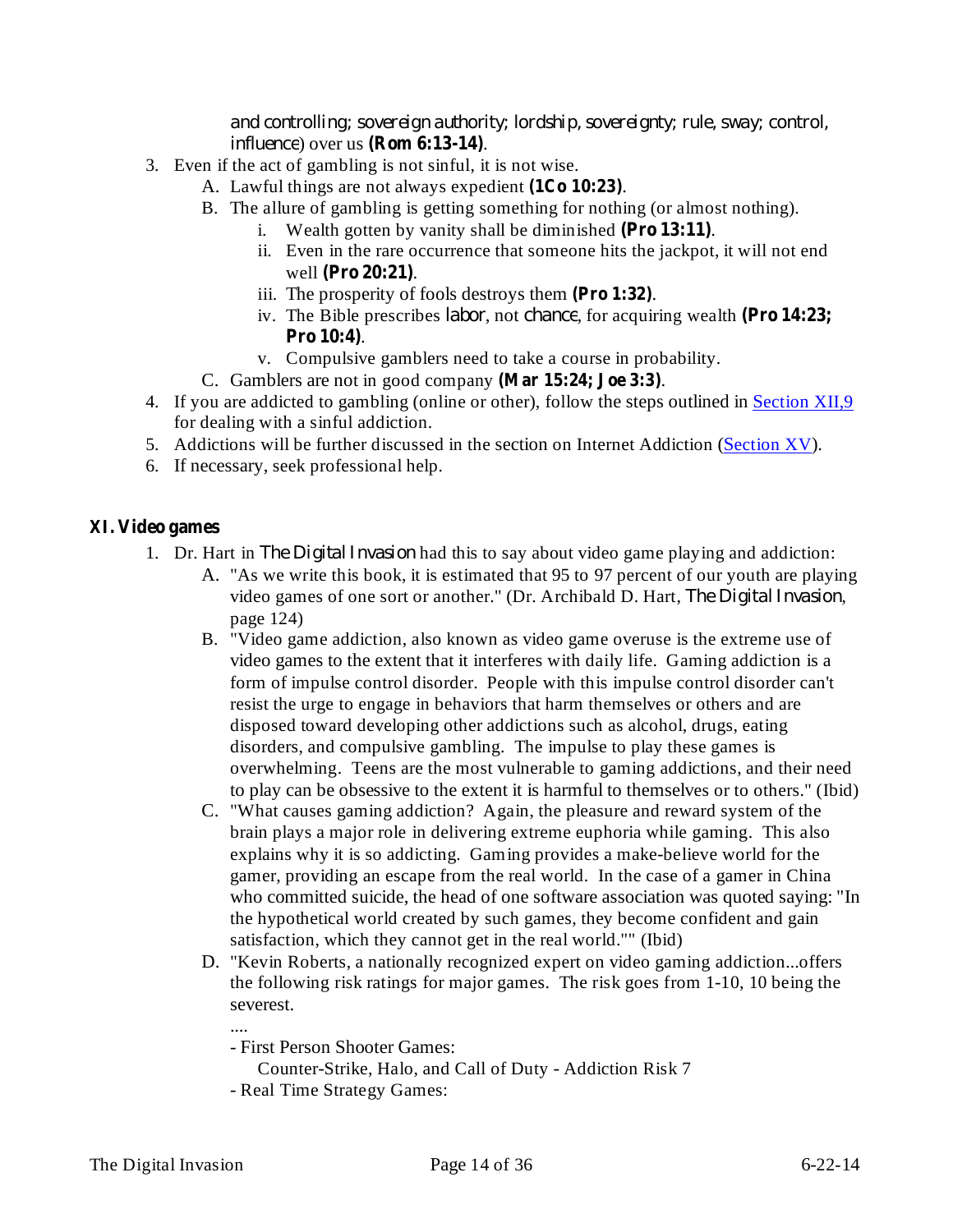Command & Conquer, Age of Empires, Empire Earth - Addiction Risk 7 - The Narcotics of the Game World - MMORPGs (Massively Multiple Online Role-Playing):

RuneScape - Addiction Risk 7

World of Warcraft - Addiction Risk 10" (Ibid, page 126)

- 2. With the pervasiveness of video games, especially first person shooter and war games, is it any wonder why the government has no problem selling their immoral and illegal wars to the public?
	- A. Is it any wonder that it is now far easier than in previous generations for a soldier to kill an enemy in battle since he has been doing it virtually since he was a child?
	- B. The military uses video games to train soldiers.
	- C. With each new war, it has been statistically shown that higher percentages of soldiers will actually kill an enemy soldier.
	- D. Could this be the cause of a dramatic increase in PTSD and suicide among soldiers returning from the wars in Iraq and Afghanistan?
	- E. Could these type of video games illicit "wicked imaginations" which God hates? **(Pro 6:18)**
- 3. Video gaming might not be a sin, but is it wise?
- 4. At some point, too much video gaming crosses over into an addiction, which would be sinful (see Section  $XV$ , 1), especially if the addiction causes one to neglect obligatory duties of life.
- 5. If you are addicted to video games, follow the steps outlined in **Section XII,9** for dealing with a sinful addiction.
- 6. Addictions will be further discussed in the section on Internet Addictions (Section XV).

# **XII. Internet pornography**

- 1. "The greatest threat to the body of Christ, to the church, to families, and to the individual Christian is the pervasive, destructive pornography available through the Internet." (Josh McDowell)
- 2. Internet pornography is an evil invention of men which people go a whoring after **(Psa** . **106:39)**
- 3. Pornography used to be harder to get.
	- A. It required going to a store and buying a magazine in person.
	- B. This was a deterrent to decent people.
	- C. Then it became available on the internet in the privacy of one's home.
	- D. This made it easier to obtain, but it was still mildly risky because there was only a family computer in a common area of the house.
	- E. Then laptops, smartphones, and tablets came out and porn became accessible anywhere, anytime in the privacy of your own bedroom, etc.
- 4. The addictiveness of pornography
	- A. Internet porn is different than "traditional" porn.
		- i. "Internet porn has several aspects that distinguish it from other pornography as well as other addictive substances. Unlike porn in other media, net porn doesn't come in physical formats that must be acquired (and concealed), carry a high cost of ownership, and offer little in the way of variety before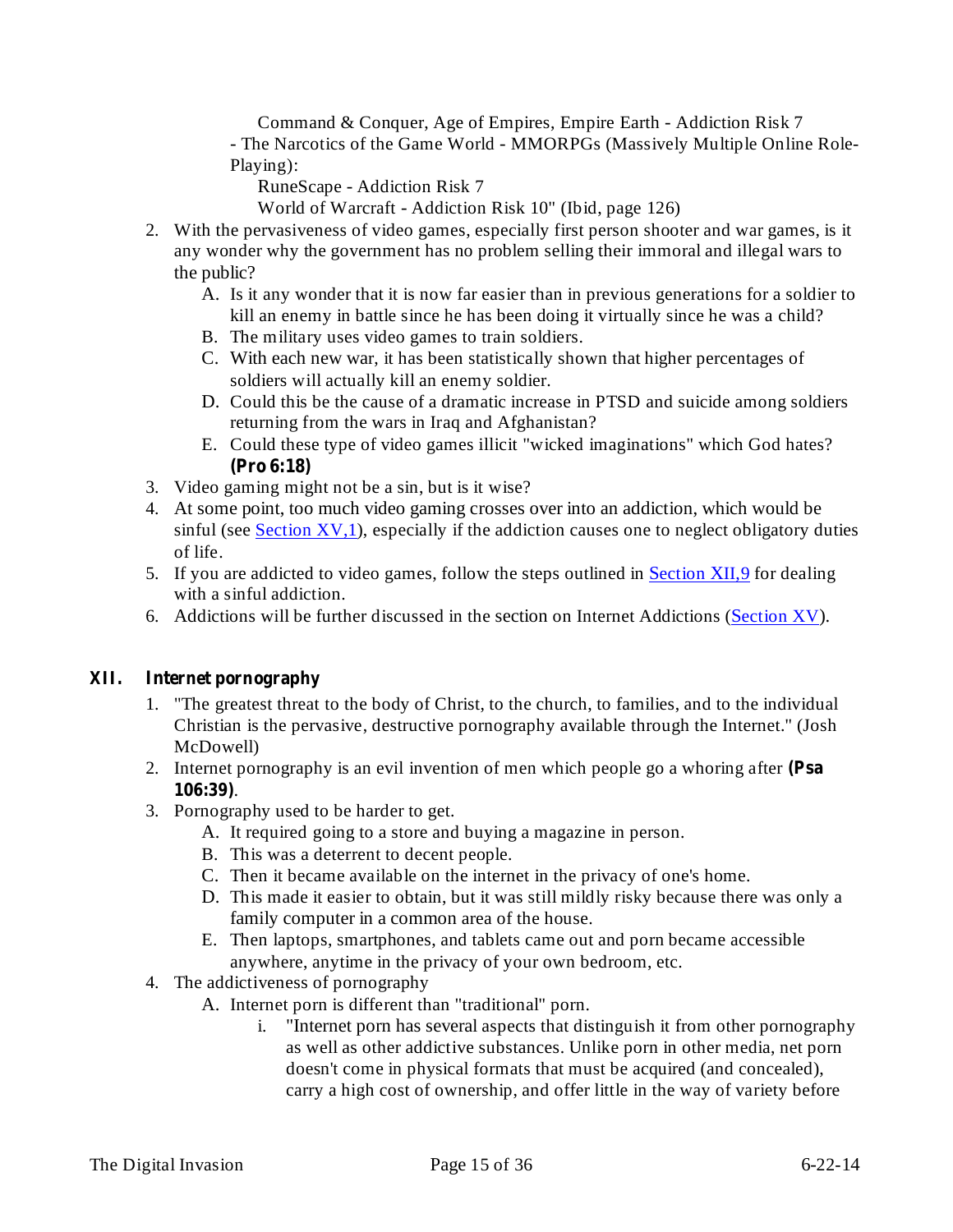becoming "stale". Online porn is potentially endless, and often free – users are not limited to whichever magazines or DVDs they can afford. And unlike addictive drugs, for instance, most internet porn is fully legal to view. The barriers to accessing net porn anytime, anywhere, are largely nonexistent: it's always just a click away." ( *The Nofap Experiment: A* , *Voyage Through Porn Addiction, Support, And Recovery*ProjectKnow.com)

- ii. "The internet is ubiquitous, its contents on-demand, making it the perfect medium for the porn industry. It has also demolished any social barrier of having to purchase porn in-person from a shop or adult store – internet porn allows its viewers to remain safely anonymous (or as anonymous as anyone can be online) in the comfort of their own homes." (Ibid)
- iii. "WebMD reports that an astounding 420 MILLION web pages contain pornographic material. \*\*\*\*\*\*\*\*.com, the second-largest porn site on the web, receives 100 million page views a day, and serves 4,000 VIDEOS a second during its peak hours. This one site receives an astounding 2% of the internet's total traffic." (Ibid)
- B. The Coolidge Effect
	- i. "Male sexual response follows a well-established pattern known as the Coolidge effect. As demonstrated in rats and other animals, a male will enthusiastically have sex with a female he's been newly placed with – but before long, he'll become accustomed to her, and less interested in sex. However, if she's replaced with a new female, the process restarts, and the male will once again be just as enthusiastic about having sex with her as he had been with his previous mate." (Ibid)
	- ii. "This is a novelty-seeking behavior: a new female mate is largely more stimulating and exciting than mates that the male has been with before. The effect is so pronounced that, with new females, the post-sex refractory period of males is substantially reduced - allowing them to have more sex, more frequently. While this effect is most prominent in males, it's also been observed in females to a lesser extent." (Ibid)
	- iii. "The features of internet porn are perfectly poised to take advantage of the Coolidge effect. Were it not for this novelty-seeking effect, net porn viewers would settle on the first few scenes they enjoyed, and never seek out anything else. But this isn't the pattern that's observed, as indicated by the continuing boom in the online porn business. Porn viewers have the opportunity to browse through as much new porn - "new mates" - as they wish, for as long as they wish. This provides a constant source of novelty." (Ibid)
	- iv. "This pattern of response to porn has been scientifically proven. In one study, sexual response steadily decreased as men were shown the same adult film 18 times in a row, but their arousal once again peaked as they were shown a new film the 19th time around. (http://yourbrainonporn.com/doingwhat-you-evolved-to-do) With the vast amount of porn online, and all of the different niches available, viewers will never run out of novel porn, and this state of heightened sexual response can be maintained indefinitely. This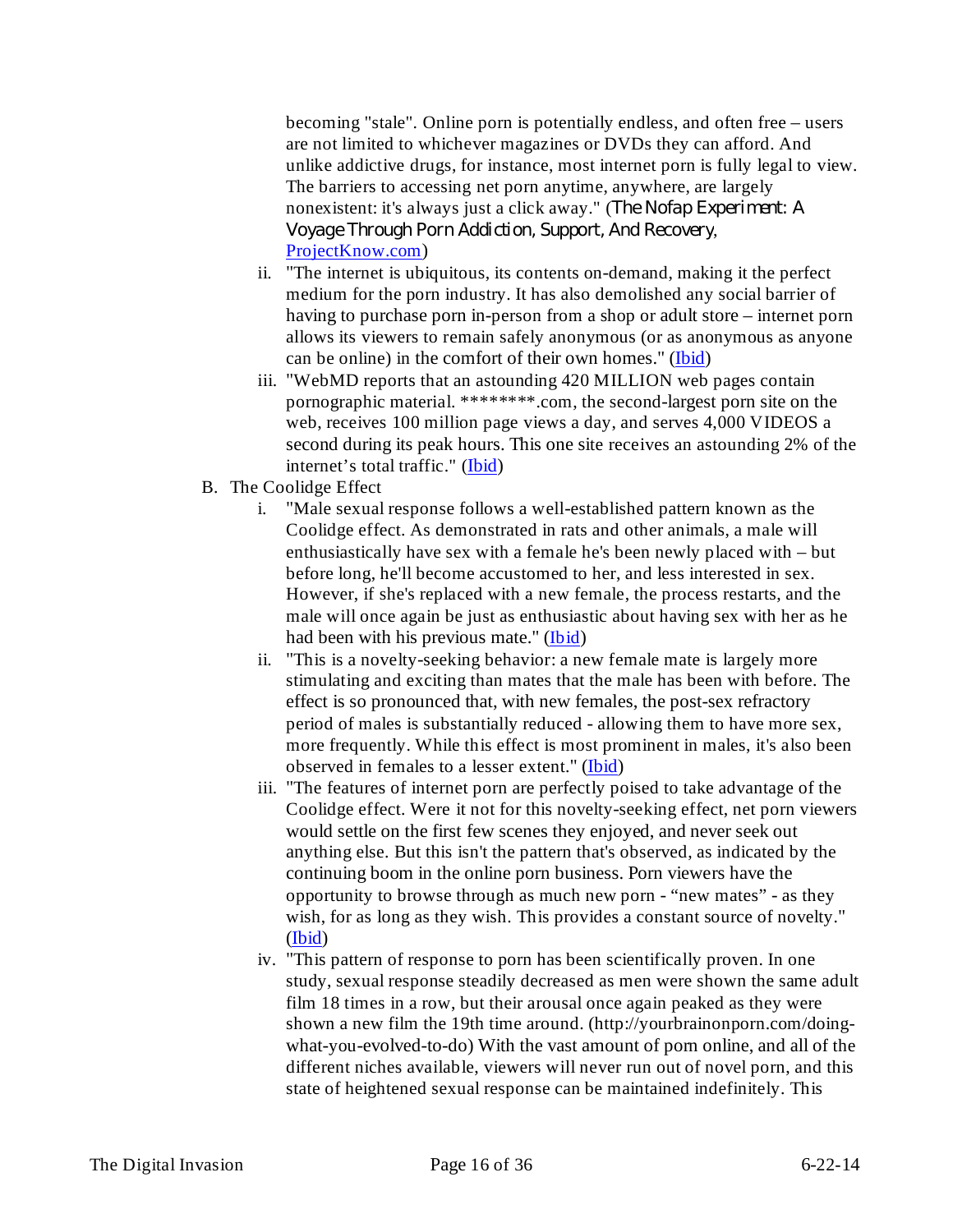phenomenon, where modern technologies take advantage of our evolutionary tendencies in an exaggerated way, is known as a supernormal stimulus, or "superstimulus". It is the kind of overwhelming stimulus that the human mind simply did not evolve to cope with – just as unnaturally sweet foods drive us to keep eating unhealthy amounts of them. (http://yourbrainonporn.com/garys-research-intense-sweetness-surpassescocaine)" ( *The Nofap Experiment: A Voyage Through Porn Addiction,* Support, And Recovery, ProjectKnow.com)

- v. The scripture affirms these scientific findings that the eyes of man are never satisfied . **(Pro 27:20; Ecc 1:8; Eze 16:28)**
- vi. "The endless stimulus of porn has a real impact. Today, 42% of male college students report that they regularly visit porn sites, one in five feel controlled by their own sexual desires, and 12% of them spend 5 or more hours watching internet porn every week." (Ibid)
- vii. "Like any addictive stimulus, continued use of net porn appears to induce a degree of tolerance and desensitization. This heightened state of arousal becomes normal - a new baseline. Acquiring the same "high" now requires more effort. This further perpetuates the cycle of seeking out new porn, and the addiction is real: using internet porn is the single strongest predictor of compulsive internet use. It's more addicting than any game or social website, striking right at the heart of one of our evolutionary imperatives." (Ibid)
- viii. "The behavior of porn users precisely matches the predictions of the Coolidge effect. Against this desire for novelty, traditional monogamous relationships with a single partner often cannot compete. This normal stimulus, a single mate, is not enough for someone who's used to the constant novelty of online porn. Just as with the rats, porn users can experience delayed ejaculation, as well as a selective impotence – one that occurs while with their partner, even when this is not an issue for them when viewing porn. (http://yourbrainonporn.com/dr-oz-show-addresess-porninduced-ed) Even their porn use may become less satisfying to them, no matter how frequently they use it, often leading to more fetishistic or deviant porn content. Their addiction leaves them unable to stop, and all of this can greatly compromise their relationships as well as their enjoyment of sex. (http://yourbrainonporn.com/doing-what-you-evolved-to-do)" (Ibid)

# 5. Pornography Statistics

- A. The following statistics were taken from: *Pornography Statistics: Annual Report* , CovenantEyes.com: *2014*
- B. The porn industry
	- i. The porn industry generates \$13 billion each year in the US.
	- ii. Internet porn alone is a \$3 Billion per year business.
	- iii. By 2015, mobile adult content and services are expected to reach \$2.8 billion per year, mobile adult subscriptions will reach nearly \$1 billion, and mobile adult video consumption on tablets will triple. We are already starting to see an increase in mobile adult content.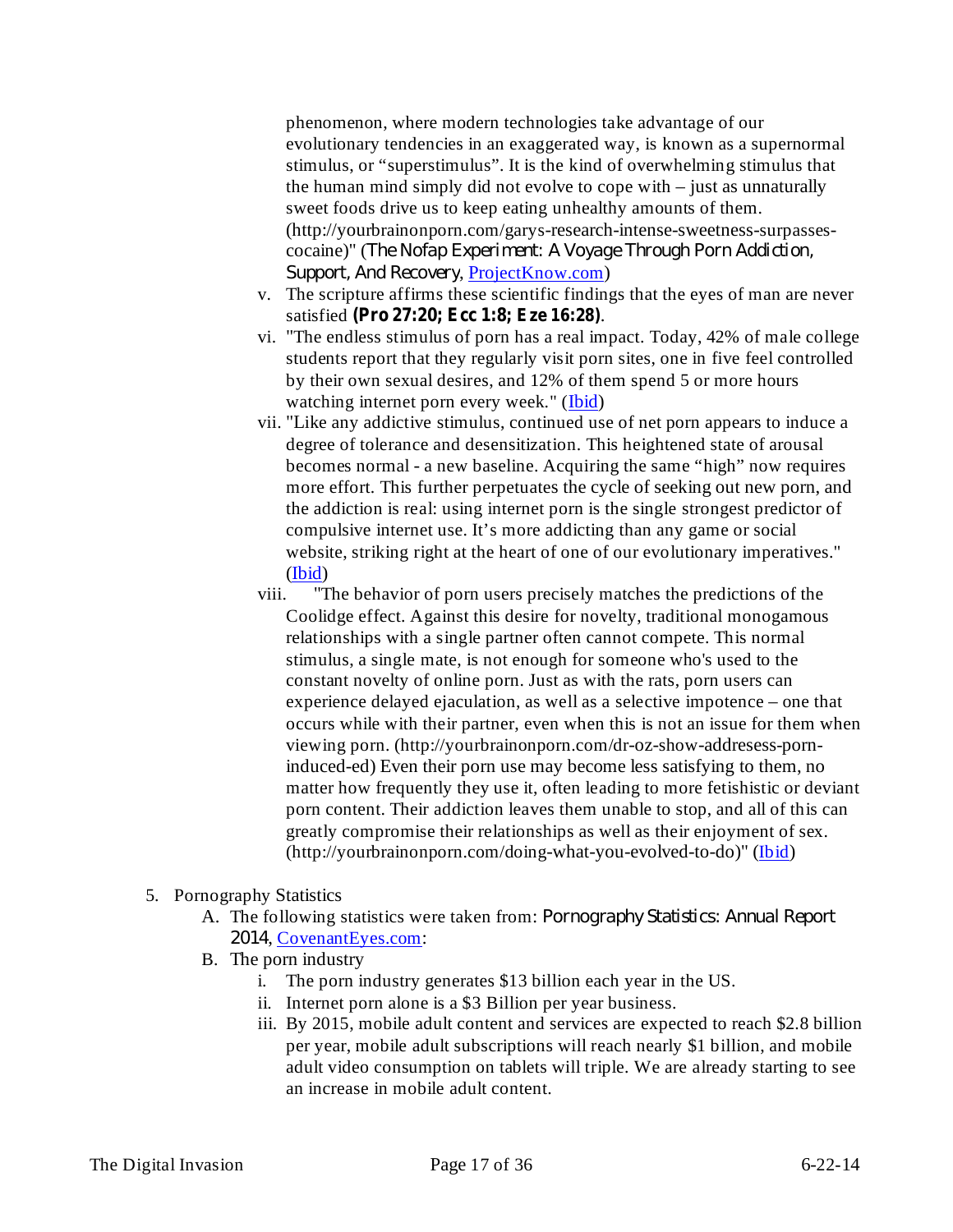- iv. 1 in 5 mobile searches are for pornography.
- v. 24% of smartphone owners admit to having pornographic material on their mobile handset.
- C. Porn in the church
	- i. 51% of pastors say Internet pornography is a possible temptation.
	- ii. 50% of all Christian men and 20% of all Christian women say they are addicted to pornography.
	- iii. Regular church attendees are 26% less likely to look at porn, however, selfidentified "fundamentalists" are 91% more likely to look at porn.
- D. Porn stats for children
	- i. 9 out of 10 boys were exposed to pornography before the age of 18.
	- ii. The first exposure to pornography among men is 12 years old.
	- iii. 71% of teens hide online behavior from their parents.
	- iv. 28% of 16-17 year olds have been unintentionally exposed to porn online.
	- v. 20% of 16-year-olds have received a sext and 30% of 17-year-olds have received a sext.
	- vi. 6 out of 10 girls were exposed to pornography before the age of 18.
	- vii. 15% of boys and 9% of girls have seen child pornography.
	- viii. 32% of boys and 18% of girls have seen bestiality online.
	- ix. 39% of boys and 23% of girls have seen sexual bondage online.
	- x. 83% of boys and 57% of girls have seen group sex online.
	- xi. 69% of boys and 55% of girls have seen same-sex intercourse online.
- E. Porn stats for young adults
	- i. Today, 68% of young adult men and 18% of women use porn at least once every week.
	- ii. Another 17% [of young men] and another 30% of women use porn 1-2 times per month.
	- iii. This means for 85% of young men and nearly half of young women, watching porn is at least a monthly activity.
	- iv. 51% of male and 32% of female students first viewed porn before their teenage years (12 and younger).
	- v. 67% of young men and 49% of young women say viewing porn is an acceptable way to express one's sexuality.
	- vi. Politically liberal people are 19% more likely to look at porn.
	- vii. 19% of 18-24 year-olds have sent a sext.
	- viii. Students who have had sexual intercourse are five times more likely than virgins to be involved in sexting.
- F. Porn and your marriage
	- i. "I have also seen in my clinical experience that pornography damages the sexual performance of the viewers. Pornography viewers tend to have problems with premature ejaculation and erectile dysfunction. Having spent so much time in unnatural sexual experiences with paper, celluloid and cyberspace, they seem to find it difficult to have sex with a real human being. Pornography is raising their expectation and demand for types and amounts of sexual experiences; at the same time it is reducing their ability to experience sex." - Dr. MaryAnne Layden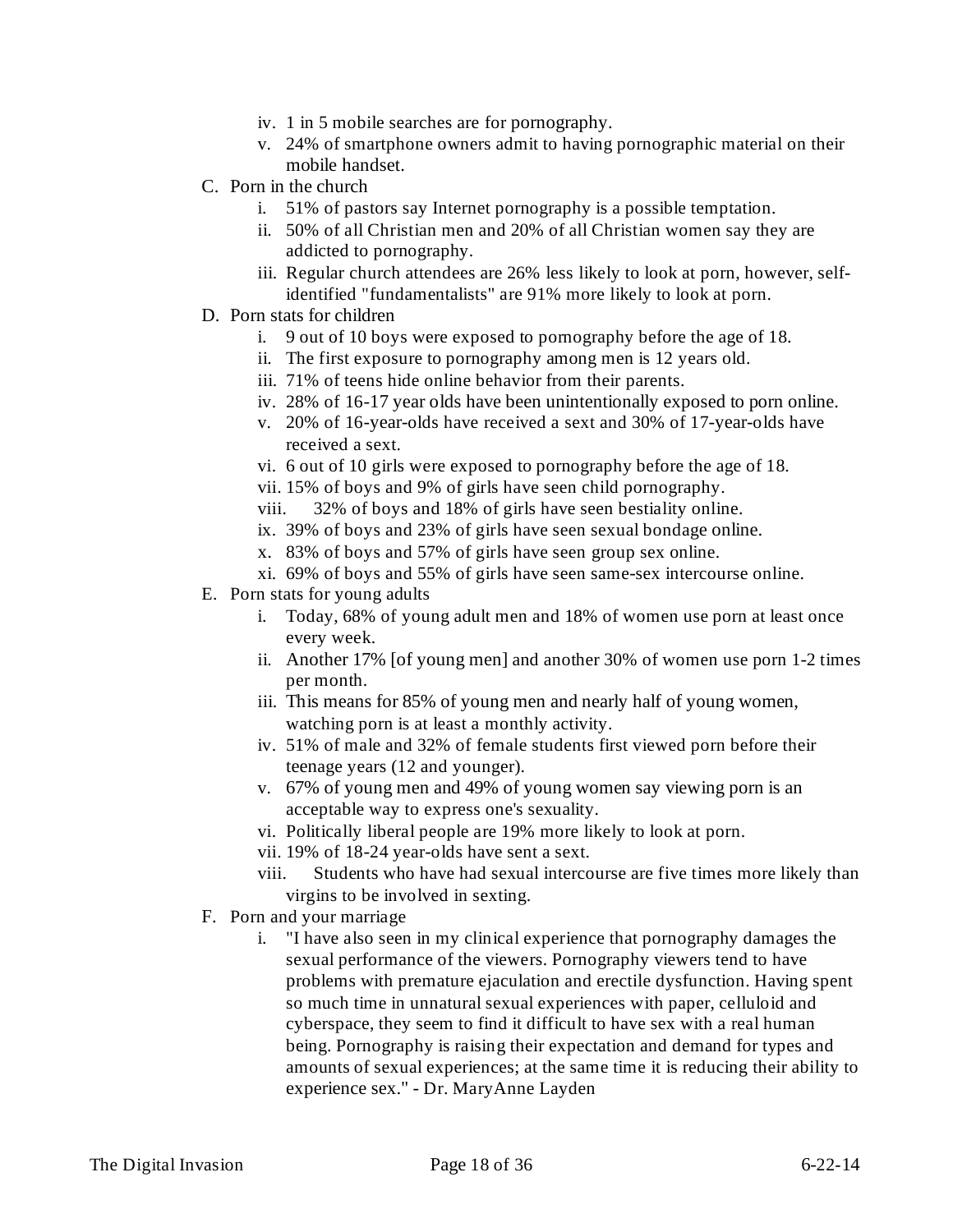- ii. Happily married men are 61% less likely to look at porn.
- iii. Those with teen children are 45% less likely to look at porn.
- iv. 68% of divorce cases involved one party meeting a new lover over the Internet.
- v. 56% of divorce cases involved one party having an obsessive interest in pornographic websites.
- vi. Men are more than 543% more likely to look at porn than women.
- vii. 70% of wives of sex addicts could be diagnosed with PTSD.
- viii. Those who have ever engaged in paid sex are 270% more likely to look at porn.
- ix. Those who have ever committed adultery are 218% more likely to look at porn.
- G. Pornographic Web Pages By Country (Pornography Statistics,
	- FamilySafeMedia.com)

| i. United States    | 244,661,900 |
|---------------------|-------------|
| ii. Germany         | 10,030,200  |
| iii. United Kingdom | 8,506,800   |
| iv. Australia       | 5,655,800   |
| v. Japan            | 2,700,800   |
| vi. The Netherlands | 1,883,800   |
| vii. Russia         | 1,080,600   |
| viii. Poland        | 1,049,600   |
| ix. Spain           | 852,800     |
|                     |             |

- x. The US has 7.7 *times* as many porn pages as these other eight countries (244,661,900/31,760,400). *combined*
- xi. Still think the US is a Christian nation?
- 6. Pornography addiction is not limited to men; women are increasingly falling into this sin.
	- A. The following is from: ( *How Many Women are Hooked on Porn? 10 Stats that May* Shock You, CovenantEyes.com):
	- B. "Here's what the most recent surveys tell us…

1. According to a study published in the *Journal of Adolescent Research*, about half (49%) of young adult women agree that viewing pornography is an acceptable way of expressing one's sexuality.

2. According to a survey of more than 11,000 college-age women, more than half (52%) of young women today are exposed to sexually explicit material by the age of 14.

3. According to a study published in the CyberPsychology and Behavior, 62% of women have seen pornography by the age of 18.

4. Exposures to porn during childhood are not just brief glimpses. Some teen girls are viewing online pornography for a half-hour or more at a time, and 1 in 7 have done this on multiple occasions.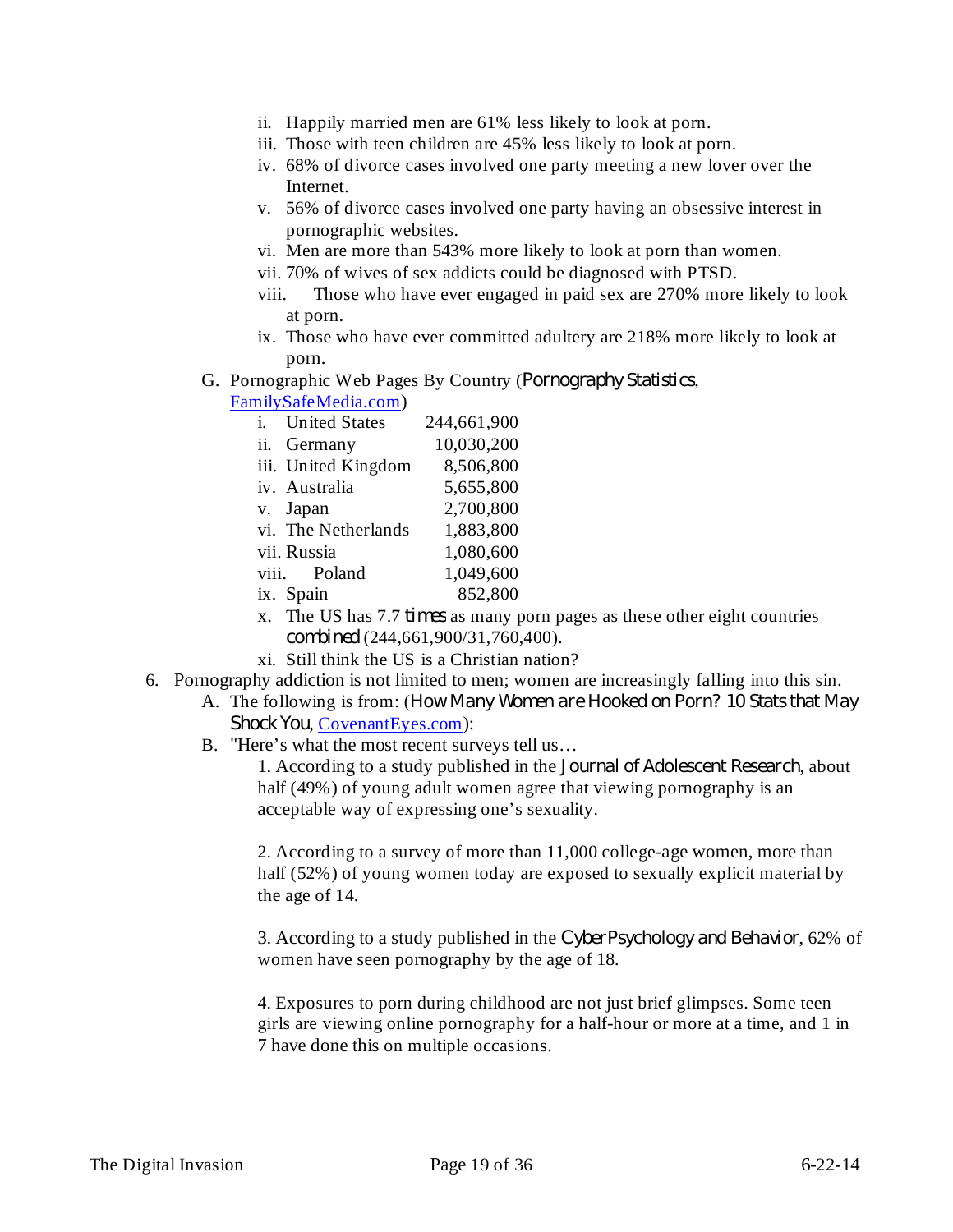5. About 1 in 5 women (18%) use the Internet for sexual purposes habitually every week.

"In a recent survey of women who are part of the Dirty Girls Ministries online community (an online support forum for women with sexual struggles)…

6. Of the women in the community, 87% say they feel or have felt "out of control" when it comes to the matter of masturbation; 70% say the same about sexual fantasies.

7. Of the women in the community, 45% said they started "habitually and compulsively" watching pornography or engaging in cybersex when they were 13-17 years old.

8. Of the women in the community, 27% say they feel or have felt "out of control" when it comes to sexually chatting online; 11% say the same thing about sexting.

9. Of the women currently 18-29 years old, 61% saw porn for the first time before they were 13 years old; 55% said their first exposure was Internet or computer-based.

10. When asked how well did their parents prepared them to for sexual temptations and how well they taught them about purpose of sex, on a scale of 1 to 7, 55% of the members of this community gave their parents a 1. Another third (32%) gave their parents a 2 or 3."

C. The scripture teaches that it's not only men who are enamored with sex and the sexual body parts of the opposite sex (Eze 23:20-21).

# 7. Pornography is sin.

- A. Nakedness is to be covered.
	- i. The priests in the OT were to wear linen britches which went down to the thighs to cover their nakedness  $(Exo 28:42)$ .
	- ii. It is a shame for nakedness to be uncovered (Isa 47:2-3; Rev 3:18).
- B. A person's nakedness is only for the eyes of their spouse.
	- i. A wife's nakedness belongs to her husband (Lev 18:8,16).
	- ii. A husband or wife is a covering of the eyes of the other  $(Gen 20:16)$ .
	- iii. A man should only be satisfied with his wife's body and no other **(Pro 5:15-** . **20)**
- C. Lusting after a woman in your heart is adultery if you are married (Mat 5:28).
	- i. Adultery starts with the eyes  $(2Pe 2:14)$ .
	- ii. It is sin for a married man to even *think* upon another woman (**Job** 31:1).
	- iii. This would be a wicked imagination which God hates (Pro 6:18).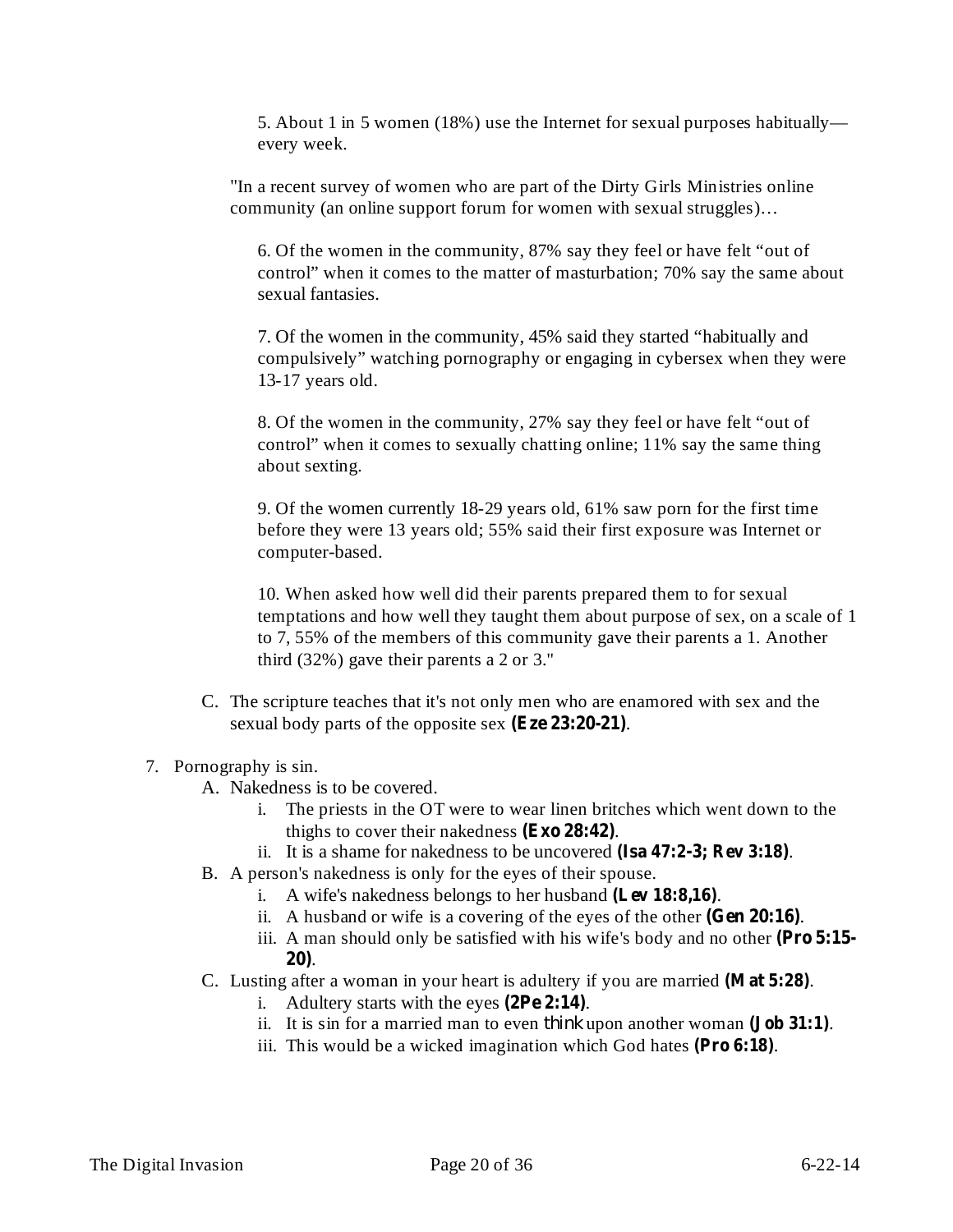- iv. If your spouse finds you looking at pornography, he or she could put you away for adultery since your actions have revealed the adultery you have committed in your heart (Mat 5:28).
- v. If it is commonly known that a married church member is indulging in pornography, they will have to be excluded for adultery.
- vi. What would be adultery in the heart for a married man would logically be fornication in the heart for an unmarried man lusting after an unmarried woman.
- D. Pornography is lasciviousness which is sin (Gal 5:19).
	- i. Lasciviousness  $n$ . The quality of being lascivious.
	- ii. Lascivious *adj.* 1. Inclined to lust, lewd, wanton. b. Inciting to lust or wantonness.
	- iii. If it is commonly known that a church member is indulging in pornography, they will have to be excluded for lasciviousness.
- E. Pornography incites concupiscence (Col 3:5; 1Th 4:5).
	- i. Concupiscence 1. Eager or vehement desire; in *Theol.* use the coveting of 'carnal things', desire for the 'things of the world'. 2. esp. Libidinous desire, sexual appetite, lust.
	- ii. Libidinous *adj.* 1. Of persons, their lives, actions, desires: Given to, full of, or characterized by lust or lewdness; lustful, lecherous, lewd.
- F. Pornography makes provision to fulfill the lusts of the flesh (**Rom 13:14**).
- 8. How to avoid the temptation to view pornography.
	- A. Keep your thought-life pure.
		- i. Think on godly things  $(\text{Phi 4:8})$ .
		- ii. You are what you think about (Pro 23:7).
		- iii. Commit your works unto the Lord and your thoughts will be established . **(Pro 16:3)**
			- a. "Action seems to follow feeling, but really action and feeling go together; by regulating the action, which is under the more direct control of the will, we can indirectly regulate the feeling, which is not." (Dale Carnegie, , *How to Win Friends and Influence People* page 70)
			- b. "Thus actions affect emotions. Voluntary behavioral alterations will lead to involuntary emotional changes. It is important to understand, therefore, that feelings flow from actions." (Jay Adams, *Competent* to *Counsel*, page 97)
	- B. Read the Bible daily and hide it in your heart (Psa 119:9,11; Pro 7:1-3).
	- C. This will keep you from whorish women who will tempt you to lust after them with your eyes . **(Pro 7:5; Pro 6:20-26)**
	- D. Practice controlling your eyes and thoughts daily as you see attractive members of the opposite sex.
	- E. Avoid things and places which make provision to fulfill your lusts (alluring movies, magazines, TV shows, websites, bars or clubs, beaches, and swimming pools where women are especially immodestly dressed) (Pro 4:14-15; Rom 13:14; 1Pe 2:11).
	- F. Flee fornication (physical or mental); don't try to fight it  $(1Co 6:18; Gen 39:12)$ .
	- G. Pray that God will help you keep your eyes (Psa 119:37).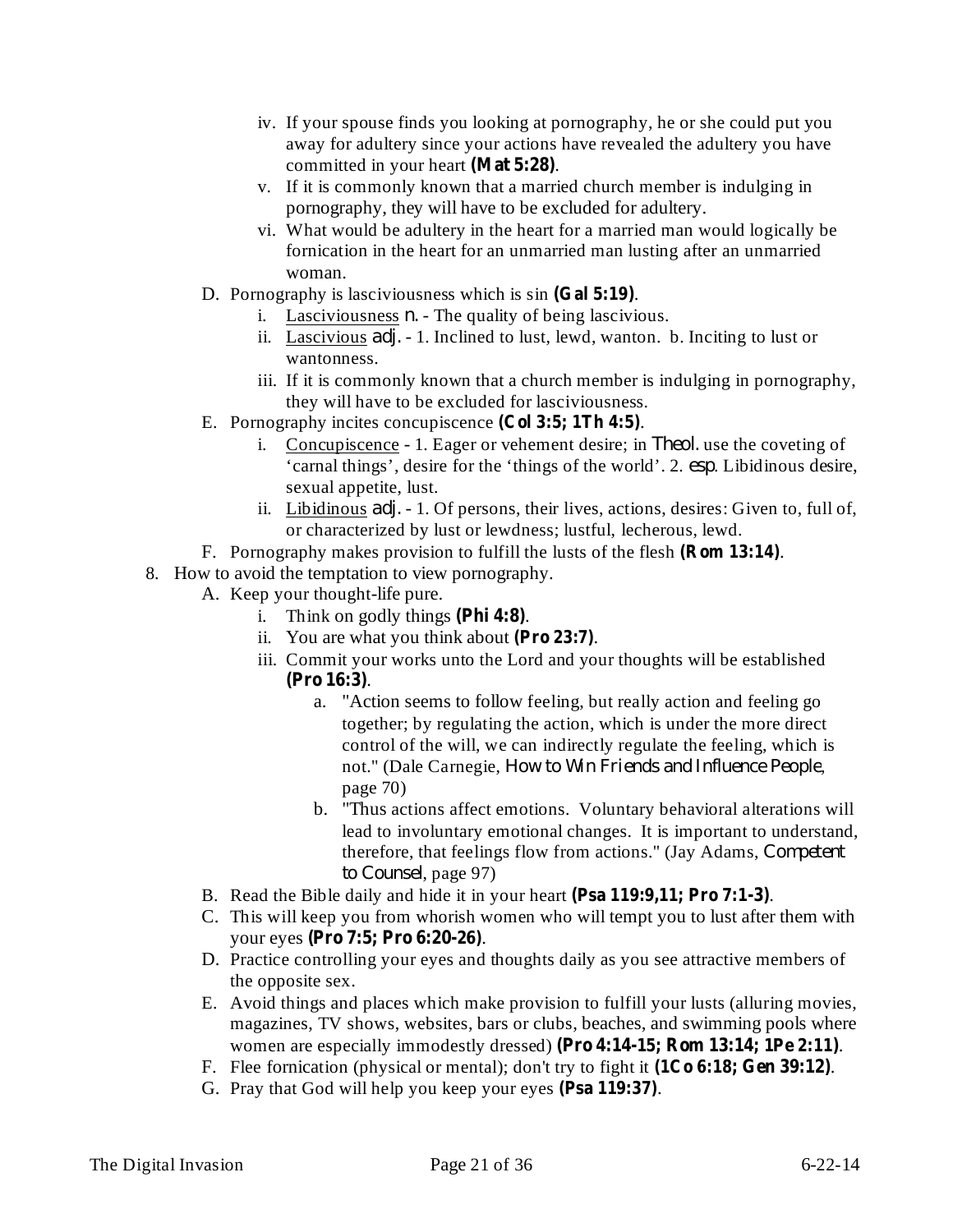- 9. How to deal with and overcome the sin of pornography addiction.
	- A. The following are steps that are essential for dealing with and overcoming any sin, but will be specifically applied to pornography.
	- B. These things *will work* if you do them.
	- C. Acknowledge that you have sinned by looking at pornography.
		- i. Admit to God you have done it and don't make excuses for it.
		- ii. Don't try blame-shifting, generalizing, minimizing, or euphemizing your sin.
		- iii. This is what David did when he committed adultery with Bathsheba **(Psa** . **51:3)**
		- iv. Acknowledge *v.* 1. To own the knowledge of; to confess; to recognize or admit as true.
		- v. Don't try to hide it from God; admit it (Psa 32:5).
	- D. Declare your sin to God and be sorry for it.
		- i. Don't use generalities with God, but get specific and declare exactly what you have done (Psa 38:18).
			- a. Declare *v.* 1. *trans*. To make clear or plain (anything that is obscure or imperfectly understood); to clear up, explain, expound, interpret, elucidate.
			- b. Don't just say, "Lord I've sinned."
			- c. Make it clear and plain, "Lord I've looked at evil sexual images or videos and committed adultery or fornication in my heart by lusting after women."
		- ii. Dwell for a while on the fact you have sinned against God and allow yourself to feel truly sorry and broken for it (Psa 38:18).
			- a. Sorry *adj.* 1. Pained at heart; distressed, sad; full of grief or sorrow.
			- b. Let yourself feel the pain and sorrow for what you have done.
		- iii. Godly sorrow works repentance from sin that won't be gone back to **(2Co** . **7:10)**
		- iv. God has mercy on broken and contrite sinners (Psa 34:18).
			- a. Contrite *adj.* 1. *lit*. Bruised, crushed; worn or broken by rubbing. 2. . Crushed or broken in spirit by a sense of sin, and so brought to *fig* complete penitence.
			- b. Allow yourself to be completely broken before God for your sin and God will have mercy on you.
	- E. Confess your sin to God and ask Him to forgive it and He has promised He will . **(1Jo 1:9)**
		- i. Confess *v*. 1. *trans*. To declare or disclose (something which one has kept or allowed to remain secret as being prejudicial or inconvenient to oneself); to acknowledge, own, or admit (a crime, charge, fault, weakness, or the like).
		- ii. God WILL forgive you for your sin of looking at porn if you confess it; you just need to believe that He has done it after you have asked for forgiveness.
		- iii. This was what David experienced (Psa 32:5).
	- F. Once you have confessed your sin and asked for forgiveness, you need to *forsake* it . **(Pro 28:13)**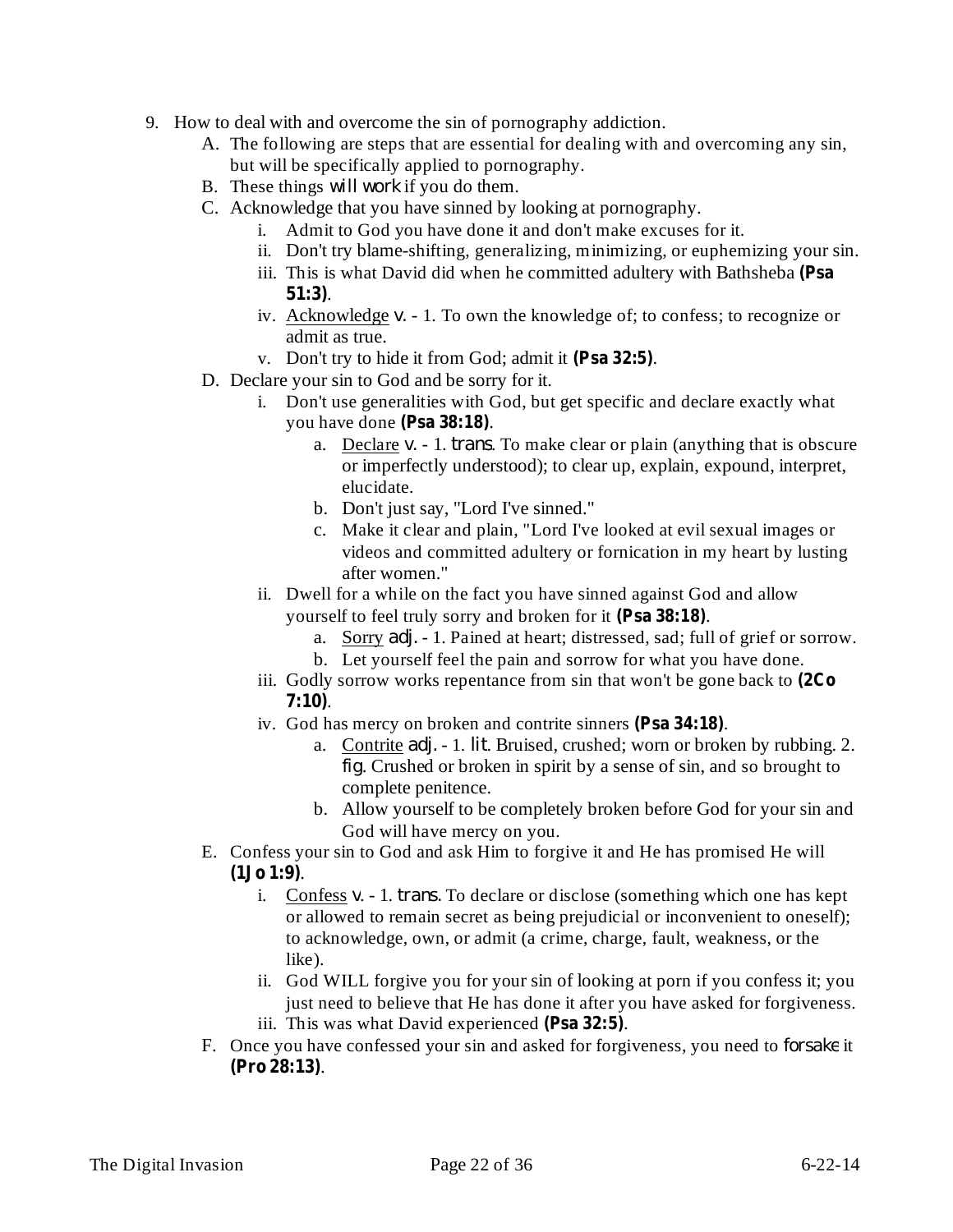- i. Forsake  $v 3$ . To give up, renounce. a. To give up, part with, surrender (esp. something dear or valued). Passing into sense 4. b. To break off from, renounce (an employment, design, esp. an evil practice or sin; also, a belief, doctrine). 4. To abandon, leave entirely, withdraw from; esp. to withdraw one's presence and help or companionship from; to desert.
- ii. You need to break off, abandon, leave entirely, withdraw from, and desert pornography.
- iii. You must go cold-turkey, not just try to wean yourself off of it.
- iv. It is not sufficient to confess your sins only; you must also forsake them.
- v. You must give up on your sin of porn and renounce it.
- vi. Renounce  $v.$  I. 1. *trans*. To give up, to resign (gto another), to surrender; esp. to give up in a complete and formal manner.
- vii. You must formally and completely give up on pornography before God. viii. If you confess AND forsake this sin, you SHALL have mercy from God.
- G. Once you have confessed and forsaken your sin, then you must tell God with firm resolve, "I will do it no more." (**Job 34:32**).
	- i. If you leave the door open to doing it again and say to yourself, "I will *try to* stay away from this stuff", you will go back to it again.
	- ii. But if you declare to God "I WILL DO IT NO MORE", you are not leaving yourself the option to do it again.
	- iii. This is crossing the Rubicon -- there's no going back.
	- iv. The key is that you can't leave yourself an out.
	- v. Purpose before God like David did that you will not do this sin again (Psa . **17:3)**
		- a. Purpose v. II. To set before oneself for accomplishment. 3. a. *trans*. To place before oneself as a thing to be done or attained; to form a purpose of doing (something); to design or resolve upon the performance of.
		- b. You must *resolve* that you will not look at pornography again.
	- vi. Now, what if you declare to God that you will do it no more and then you fail and do it again?
		- a. Then you repeat the same steps again.
		- b. If you fail, rise up and try again, "For a just man falleth seven times, and riseth up again..." (Pro  $24:16$ ).
		- c. But don't go into this thinking that you will probably fail; go into it resolved by God's grace that you will not fail.
- H. Once you've confessed and forsaken your sin and resolved to do it no more; next, don't make provision for yourself to fulfill your lust (**Rom 13:14**).
	- i. Stay far away from websites that have porn or anything even close to it on them.
	- ii. Immediately destroy all pornographic magazines, pictures, videos, books, etc.
	- iii. "Enter not into the path of the wicked, and go not in the way of evil men. 15) Avoid it, pass not by it, turn from it, and pass away." (Pro 4:14-15).
	- iv. You may even need to get off the internet entirely for a while if it is too big of a temptation for you.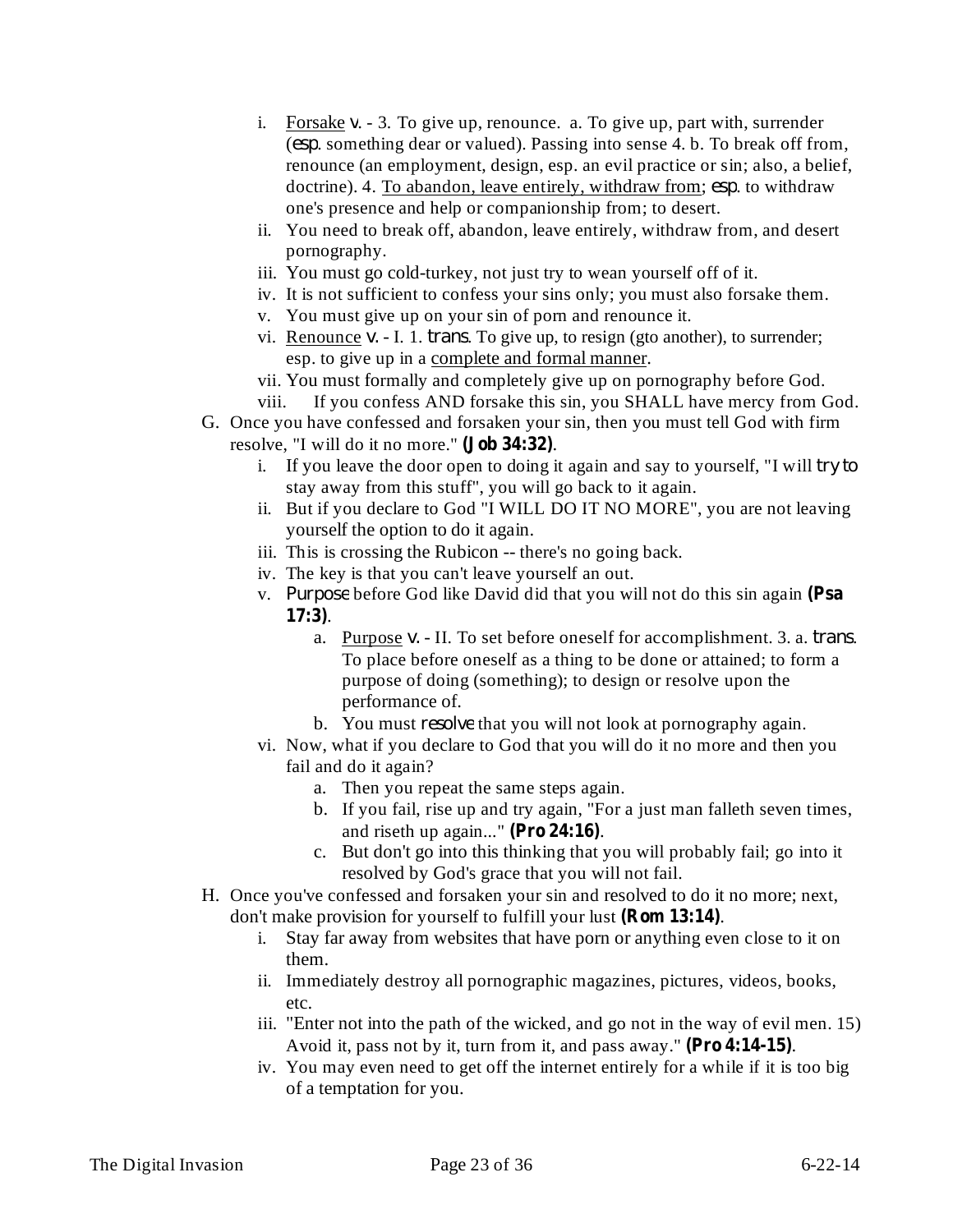- v. Replace the sinful behavior with good behavior; it's not enough to just stop the sin, you must replace the sin with something good . **(Eph 4:22-29)**
- vi. Spend time reading good books, cultivating real relationships, or doing an enjoyable hobby.
- I. Remember that this temptation is common to man and that God will not allow you to be tempted above that which you are able to bear  $(1Co 10:13)$ .
	- i. It may seem like it is too much to bear and that you can't resist.
	- ii. Don't believe that! -- believe that God will not allow you to be tempted more than you are able and that He will make a way of escape for you to bear it.
- J. Remember that you can't do this by your own strength, but by God's grace YOU CAN (Phi 4:13).
	- i. Remember what God told Paul, that His grace is sufficient  $(2Co 12:9)$ .
	- ii. Remember that Jesus was tempted with everything that we are tempted with and He knows what it feels like (Heb 4:15).
	- iii. It is for this reason that we can go boldly to the throne of grace to obtain mercy from Christ (Heb 4:16).
- K. If you follow these steps and do what these above cited verses say to do, you will be guaranteed by the authority of God Himself that you will be forgiven and that you will overcome this sin.
	- i. These things work.
	- ii. Don't be afraid to declare to God that you will look at pornography no more for fear that you won't keep your promise.
	- iii. Do it and trust God that He will give you the grace to overcome it and He will.
	- iv. If you do it and fail, just keep going back to God and repeating the process, but don't allow that to be an excuse for you to break your word to God.

# **XIII. Cyber-sex and cyber-affairs**

- 1. This is another problem which the digital world facilitates.
- 2. It has never been easier for married people to have "affairs" (commit adultery) than it is today via the Internet.
	- A. Scripture warns us to stay away from strange women and "come not nigh the door of her house" (Pro 5:8).
	- B. It is now much easier to digitally "come to the door of her house" without being seen.
- 3. Adultery can be committed via the Internet without physically committing the act.
	- A. Jesus taught that adultery can be committed in one's heart by looking upon a woman to lust after her . **(Mat 5:28; Pro 6:25)**
	- B. Job knew that the covenant that he made with his eyes forbade him to *think* upon another woman (**Job** 31:1).
	- C. Eyes can be full of adultery  $(2Pe 2:14)$ .
	- D. The thought of foolishness is sin (Pro 24:9).
- 4. If you are found out to have been having an online "affair", you will be excluded from the church for adultery  $(1Co 6:9-10)$ .
- 5. This kind of thing needs to be avoided at all costs (Pro 4:14-15).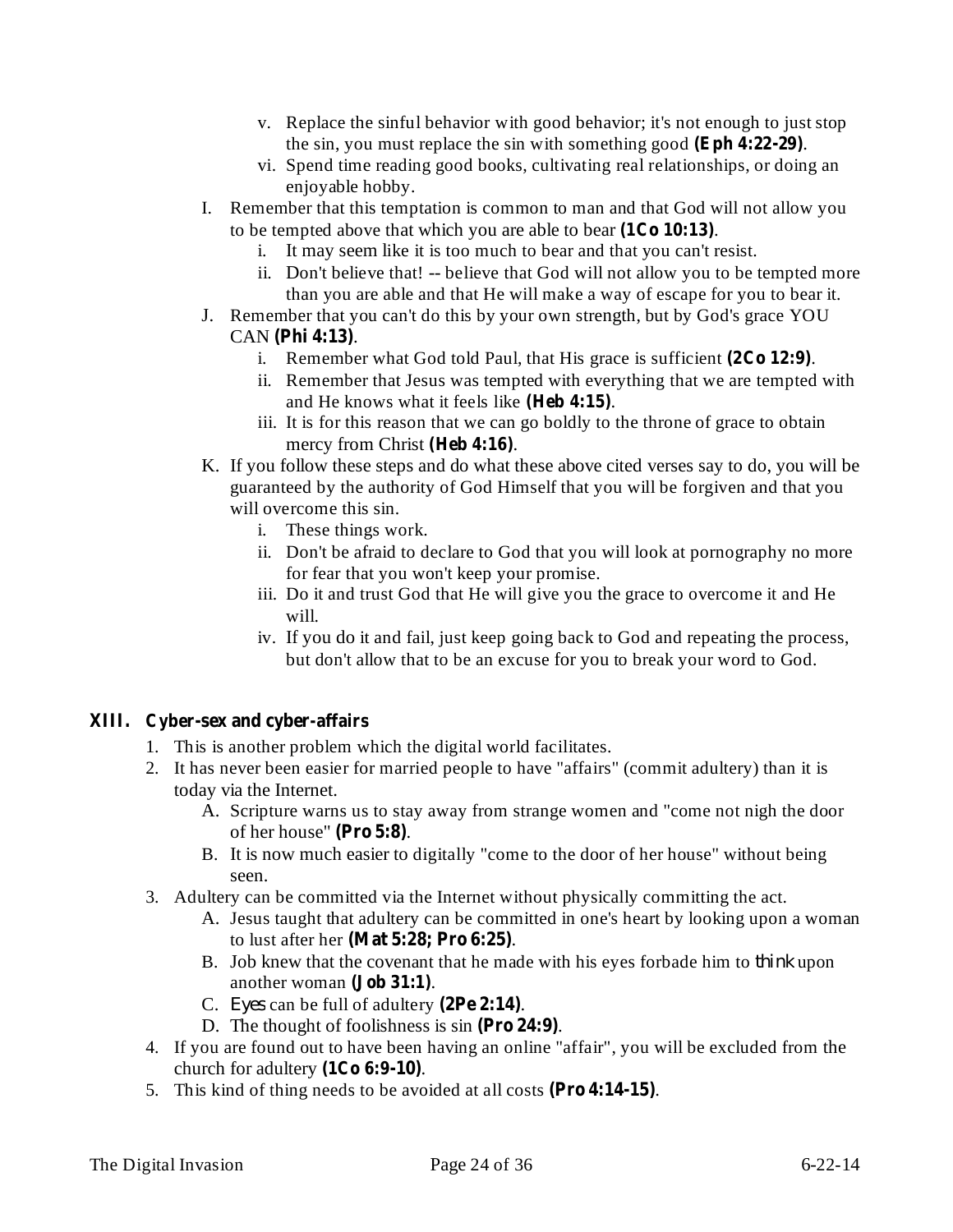- 6. If you play with fire, you WILL get burned (Pro 6:25-32).
- 7. Heed the warning (Pro 7:24-27).

# **XIV. Sexting**

- 1. Sexting is texting a naked, partially naked, or nearly naked picture of yourself to someone else.
- 2. Sexting an immodest picture to someone who isn't your spouse falls under the same scriptural censures as pornography (see Section XII, 7).
- 3. This might qualify as the stupidest thing a person could ever do.
- 4. This is becoming popular among teenagers and young adults.
	- A. "According to the Pew Research Center's Internet and American Life Project, 4 percent of cell-phone-using teenagers aged twelve to seventeen say they have sent sexually suggestive nude or nearly nude images or videos of themselves to someone else via text messaging. Fifteen percent say they have received such images of someone they know via a text message." (Dr. Archibald D. Hart, *The Digital* Invasion, page 118)
	- B. According to an Associated Press-MTV 2009 poll, about one quarter of teenagers and one third of young adults have been involved in sexting. ( *ALARMING? One In Four Teens Admit Sexting Nude Photos, Survey Finds*, www.huffingtonpost.com, 12/3/2009)
	- C. A new study has shown that it's even worse now.
	- D. "Researchers from Drexel University surveyed college students, asking them if they had ever sent or received "sexually explicit text messages or images" when they were under age 18. Fifty-four percent said yes—almost all of it in the context of a romantic relationship or as a means of flirting. "We were shocked by the prevalence and the frequency of sexting among minors," says David DeMatteo, an associate professor of psychology and law at Drexel and one of the study's authors. He notes that previous studies have indicated the pervasiveness of sexting was much lower around 20%. DeMatteo believes that participants in the study may have been more honest because they were allowed to remain anonymous and were reporting on past behavior. What's more, while the authors defined sexting as sending or receiving "sexually explicit text messages with or without photographic images," they allowed participants to define what "sexually explicit" meant to them....Participants acknowledged sexting as young as 13, but the vast majority were 16 and 17 when *f*they sexted." (*Study Finds Most Teens Sext Before They're 18*, www.time.com, 7/3/2014)
	- E. This has led to teen suicide.
		- i. A 13 year-old girl in Florida committed suicide in 2009 because of the harassment of schoolmates after she sexted a partially nude picture of herself to her boyfriend and the picture went viral. ( *How a cell phone picture led to* , www.cnn.com, 10/7/2010) *girl's suicide*
		- ii. An 18 year-old girl in Ohio committed suicide in 2008 for the same reason after she sexted a nude picture of herself to her boyfriend who sent it to several others after they broke up. ( *Jessica Logan Suicide: Parents Of Dead*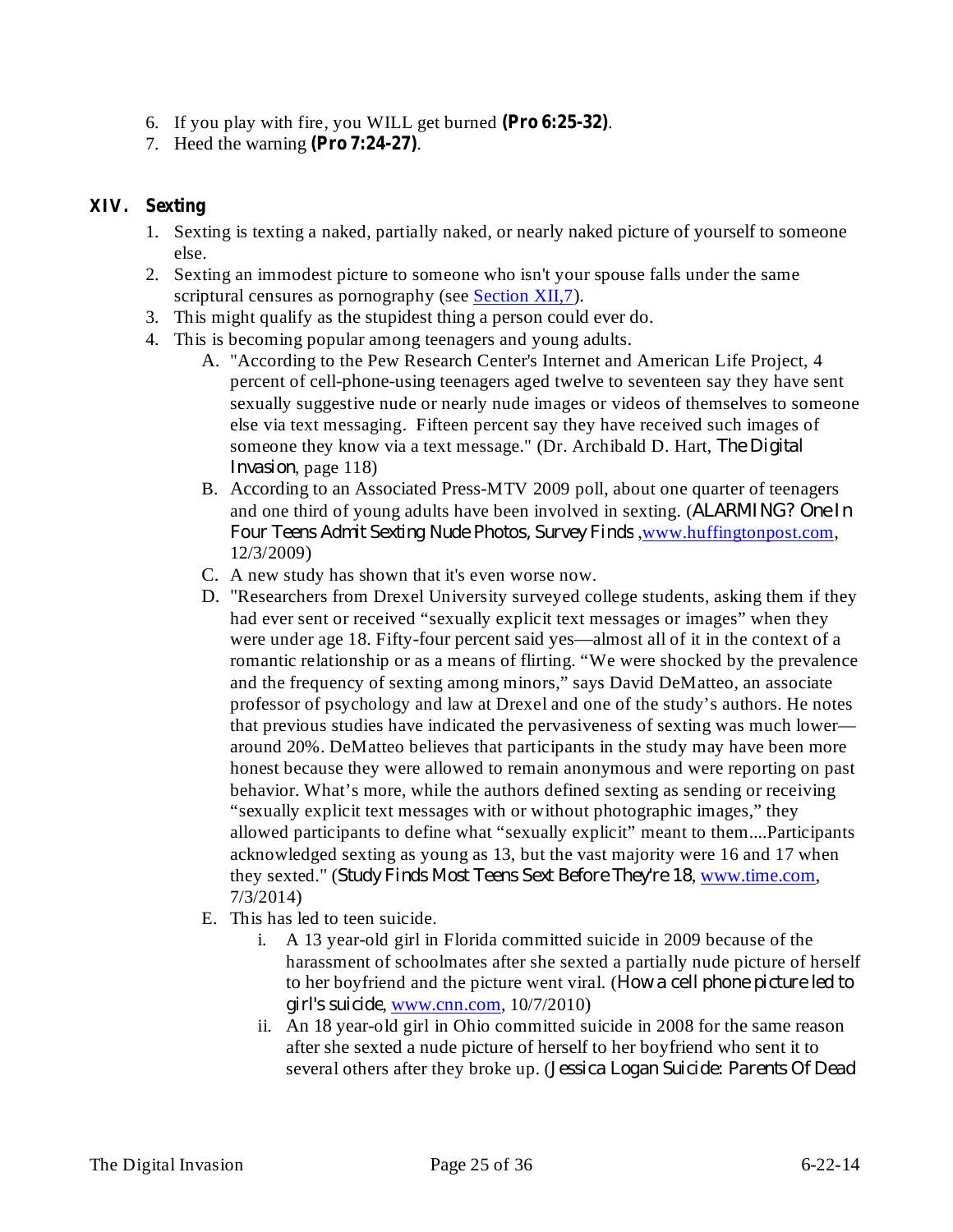, *Teen Sue School, Friends Over Sexting Harassment* www.huffingtonpost.com, 3/18/2010)

- F. This has also led to juveniles being charged with child pornography, which has the potential to cause them to be registered as a sex offenders for life and spend years in prison.
- G. Don't EVER give nude pictures of yourself to anyone who is not your spouse.
	- i. This means single people should NEVER do this.
	- ii. This *especially* means that teenagers should NEVER do this.
- 5. This also frequently happens with adults, even married ones.
	- A. There is nothing wrong with taking a nude picture or video of yourself for your spouse, but be very cautious doing it.
	- B. Whatever you do, DO NOT TEXT IT OR EMAIL IT to them.
	- C. Anything you text or email is not private and is archived and is viewable by your cell phone or email service provider and by the NSA.
	- D. Hackers can also get them.
	- E. If you are going to take (or have taken) nude pictures of yourself for your spouse, make sure you keep them digitally (and physically) secure.
		- i. Make sure your computer is password protected (this will keep kids (maybe) out of it, but not hackers, etc.).
		- ii. Make sure your WiFi router is password protected (strong password). It's also a good idea to not broadcast your SSID (network name).
		- iii. Do not store them on your phone.
			- a. A teacher at Cincinnati Hills Christian Academy resigned after a nude picture of her appeared on a revenge-porn site.
			- b. She said her phone was stolen. ( *Cincinnati Hills Christian Academy teacher resigns after nude photo spread online, www.wcpo.com,* 12/4/2013)
			- c. It turns out she apparently lied and had sent the picture to someone other than her husband. ( *Court hearing for teacher who resigned over nude photo continued*, **<u>www.journal-news.com</u>**, 3/4/2014)
			- d. Be sure your sin will find you out (Num 32:23).
		- iv. Always have a password on your phone.
		- v. If you are going to store the pictures or videos on your computer, make sure it's on an encrypted drive.
			- a. You can find free encryption software online, such as TrueCrypt (http://www.truecrypt.org)
			- b. It is a good idea to store anything on your computer which you want to remain private (banking information, passwords, etc.) on an encrypted drive.
		- vi. If you ever sell or throw away your computer, remove the hard drive and physically destroy and obliterate it (smash it into pieces with a sledge hammer).
		- vii. If you put the pictures or videos on a CD, DVD, thumbdrive, or print them, make sure you store them in a safe where they can't be easily acquired by children or others.
		- viii. Be prudent and foresee the evil and hide yourselves  $(Pro 27:12)$ .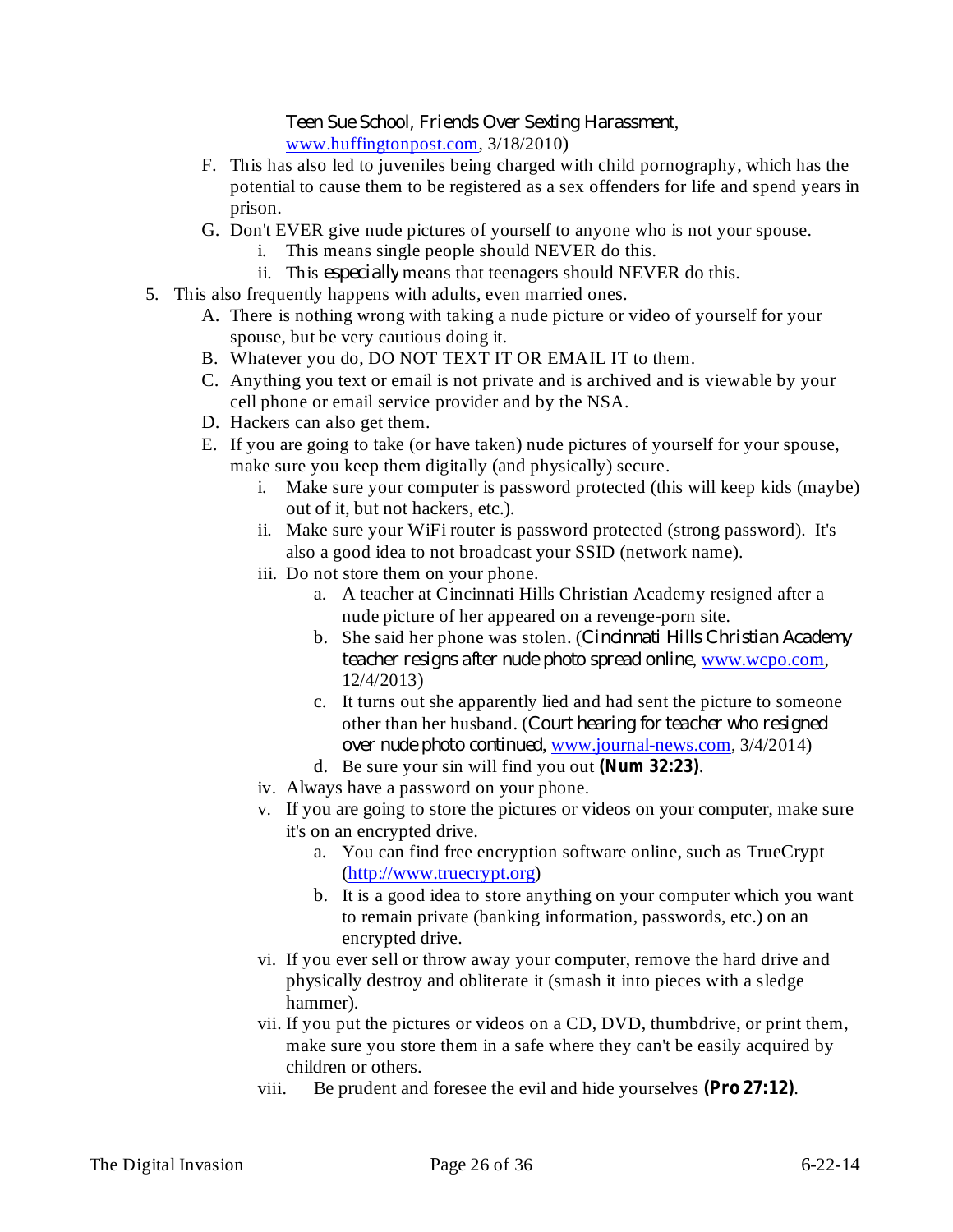# **XV. Internet addictions**

- 1. Internet use, like many other activities or substances, can be addictive if overused.
	- A. If you can't stop doing a certain habitual thing (surfing the internet, video gaming, shopping, playing a sport, gambling, etc.) or using a certain substance (alcohol, cigarettes, coffee, pain medication, sleeping medication, etc.) without having withdrawal symptoms, you are addicted to that activity or substance.
		- i. Addiction *n*. 1. *Rom. Law.* A formal giving over or delivery by sentence of court. Hence, A surrender, or dedication, of any one to a master. 2. a. The state of being (self-)addicted or given to a habit or pursuit; devotion. b. The, or a, state of being addicted to a drug (see addicted *ppl. a.* 3b); a compulsion and need to continue taking a drug as a result of taking it in the past.
		- ii. Addicted *ppl. adj.* 3. a. Self-addicted (to a practice); given, devoted or inclined; attached, prone. b. Dependent on the continued taking of a drug as a result of taking it in the past; having a compulsion to take a drug, the stopping of which produces withdrawal symptoms.
	- B. To be addicted to anything is to allow it to have power over you.
		- i. The Bible teaches that we are not to be brought under the power of anything, even lawful things  $(1Co 6:12)$ .
		- ii. We must keep under our body and bring it into subjection, including our brain which is prone to get addicted to dopamine, not let it control us **(1Co** . **9:27)**
		- iii. Keep v. 56. keep under. *trans*. To hold in subjection or under control; to keep down.
		- iv. Sin must not be allowed to ( *reign to have power, sway, or predominance; to prevail or be prevalent*) in our bodies (**Rom 6:12**).
		- v. We must not ( *yield to hand over, give up, relinquish possession of, surrender, resign*) our body to sin and let it have *dominion* (the power or *sovereignty; rule, sway; control, influence)* over us (**Rom 6:13-14**). *right of governing and controlling; sovereign authority; lordship,*
	- C. Addiction is a form of what the scripture calls *inordinate affection* (Col 3:5).
		- i. Inordinate *adj*. 1. Not 'ordered'; devoid of order or regularity; deviating from right or rule; irregular, disorderly; not regulated, controlled, or restrained.
		- ii. Affection  $n.$  II. Of the mind. 2. a. An affecting or moving of the mind in any way; a mental state brought about by any influence; an emotion or feeling.
		- iii. According to the definitions, an *inordinate affection* is a moving of the mind or a mental state brought about by an unregulated, uncontrolled, or unrestrained influence.
		- iv. If a habit or a substance has an influence on your mind that you are not able to restrain or control (in other words, you have an addiction to it), you have an *inordinate affection* for that habit or substance.
		- v. Inordinate affection is a sin which we are to mortify  $(Col 3:5)$ .
		- vi. This means that we should mortify addictions in our lives.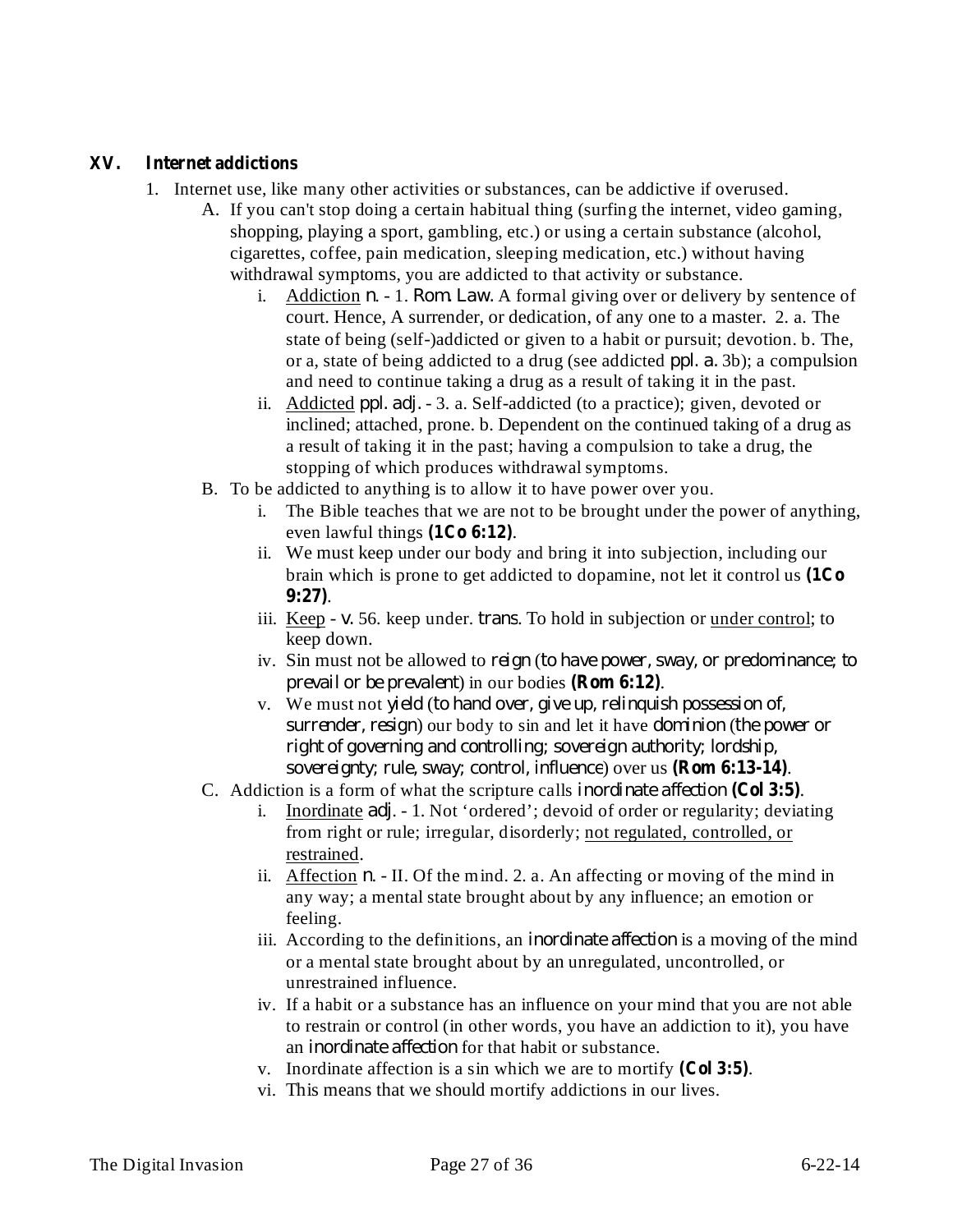- D. For example: Christians must not be addicted to alcohol.
	- i. A pastor must not be *given* to wine  $(1Ti 3:3)$ .
		- a. Given *ppl. adj.* 2. Used predicatively: Inclined, disposed, addicted, prone.
		- b. Pastors cannot be addicted to any amount of wine.
		- c. Therefore a pastor cannot even be addicted to one glass of wine or beer per day.
		- d. Pastors are held to a higher standard than other Christians.
	- ii. Deacons and aged women are not to be *given* to *much* wine (1Ti 3:8; Tit . **2:3)**
		- a. Non-pastors have a little leeway when it comes to wine drinking habits, as deacons and aged women are told to not be given to *much* wine.
		- b. To have a habit of drinking several glasses of wine each day, which cannot be stopped without negative side effects, would be to be given (addicted) to much wine.
		- c. A Christian is forbidden to have such an addiction.
	- iii. This does *not* mean that pastors or church members cannot drink *any* wine . **(1Ti 5:23)**
	- iv. Of course any addiction to wine could not extend to the point of drunkenness for any Christian (Gal 5:21).
- E. There are a few addictions the scripture allows and encourages.
	- i. A pastor and church members must be *given* to hospitality (1Ti 3:2; Rom . **12:13)**
	- ii. The house of Stephanas was addicted to ministering to the saints **(1Co** . **16:15)**
	- iii. The churches of Macedonia *gave themselves* to the Lord and to the brethren . **(2Co 8:5)**
- F. Unbiblical addictions, including internet addictions, should be resisted and fled from.
- 2. The following are some quotes from *The Digital Invasion* concerning Internet addiction:
	- A. "The article goes on to say that the brains of Internet addicts scan a lot like the brains of drug and alcohol addicts. Our digital gadgets acts [sic] like electronic cocaine to the brain." (Dr. Archibald D. Hart, *The Digital Invasion*, page 134)
	- B. "A national study conducted by a team from Stanford University's School of Medicine estimates that nearly one in eight Americans suffer from at least one sign of problematic Internet use; many think it is higher than this." (Ibid, page 137)
	- C. "Internet addictions share many of the characteristics of other addictions. These are the main features of all addictions:
		- Addictions remove us from our true feelings, providing a form of escape from the unpleasant aspects of life. In many cases, one uses the Internet excessively in order to cope with social situations that are out of control. For instance, a husband who is unhappy with his marriage could swamp his life with Internet activities. Similarly, someone who is not performing well at work could find an escape in the digital world.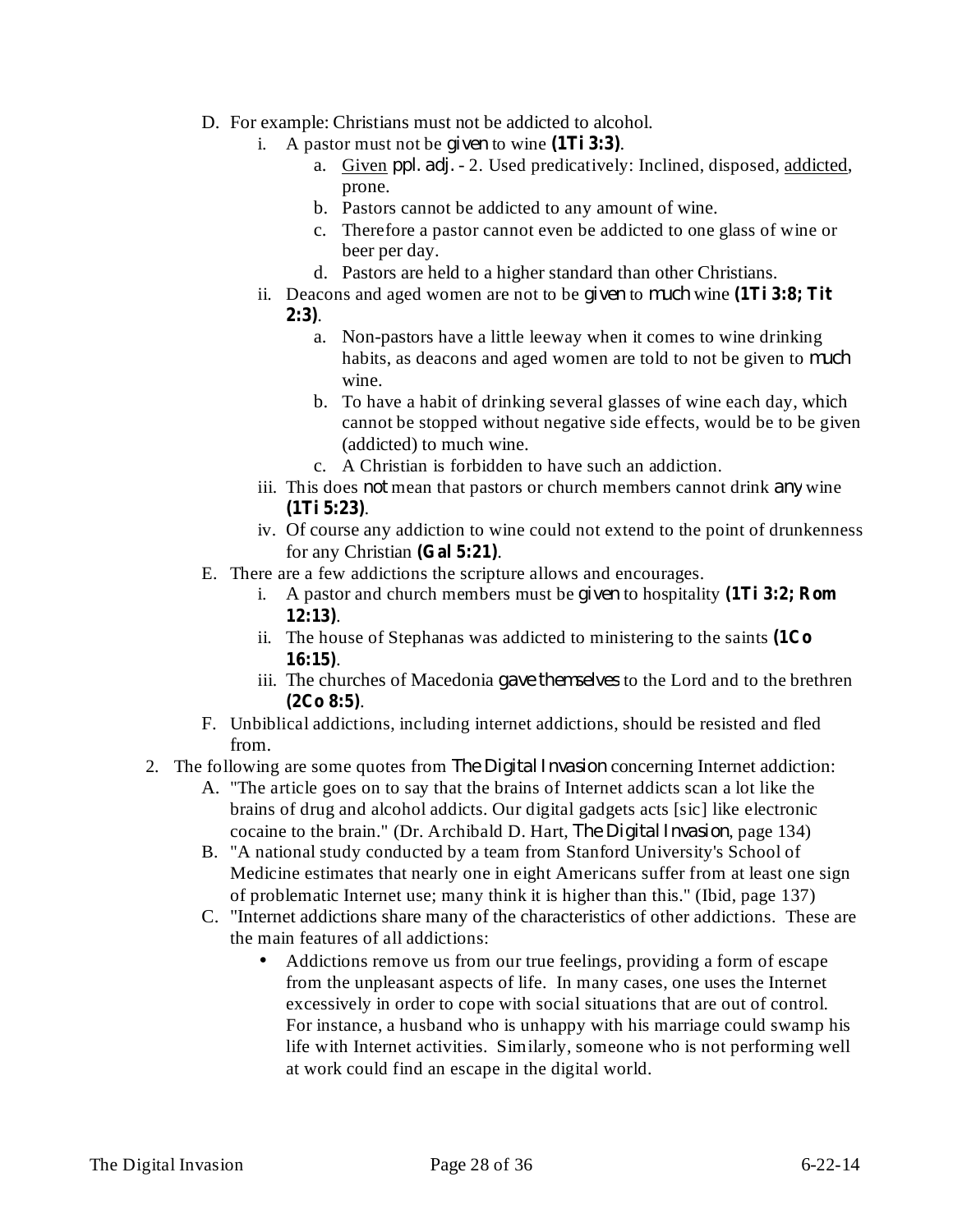- Addictive behavior takes control of the addict to the extent that it exceeds all logic or reason. The true addict has feelings but may not acknowledge them.
- Addictions take the pleasure system of the brain captive. Only the addiction provides pleasure, but robs the center of other pleasures.
- The addiction takes priority over all other life issues. All addicts develop an obsession over their addictive behavior and think only of the moment they can get back to their addiction. •
- Addicts always deny that their addiction is out of control and cannot see anything bad in their behavior.
- All addictions are, in a sense, also substance addictions, when you consider that the body becomes "hooked" on the underlying biochemical changes." (Dr. Archibald D. Hart, *The Digital Invasion*, pages 137-138)
- D. "Research has shown the most effective treatment plan for overcoming digital addiction is Cognitive Behavioral Therapy. <sup>10</sup> This treatment is based on the premise that thoughts determine feelings. This model helps explain how negative self-thoughts can fuel the compulsive behavior associated with the digital addiction. The most common negative emotions present in those with digital addictions are depression and anxiety. The other emotions digital addicts feel are being tense, lonely, restless, withdrawn, angry, or useless.  $\mu$  In treating digital addictions, the goal is to abstain from the application you are most addicted to while using the other needed digital applications moderately." (Ibid, page 144)
- 3. Addiction to the internet and digital technology is effecting troubled teens in worse ways than in years past.
	- A. The following is a quote from Trace Embry, the founder and executive director of Shepherd's Hill Academy (SHA), a Christ-centered and biblically based residential program and school that serves families of troubled teenagers between the ages of twelve and seventeen.
	- B. "I (Trace) have noticed an incredible difference in the behavior, attitude, and overall mental, emotional, and spiritual health of newly enrolled students over the past decade especially in the last few years. Being born into the digital world, this new generation of young people seems to be hardwired, like robots, with insatiable appetites for things that are killing them from the inside out. When kids come to our program for a year, SHA kids have virtually no access to television, iPods, cell phones, video games, movies, bombastic music, inappropriate entertainment, computers, or any other technological devices requiring screens, keyboards, or electricity. They are reduced to the basics of life. Over the years, we've discovered that when kids first come, their ability to reason, contemplate, and problem solve just isn't there, at least not as it should be for their age group. Many come with little ability to think abstractly or objectively. Most are very narcissistic
		- and lack empathy, while some appear to have no conscience whatsoever. But again, over time their critical, creative, and constructive thinking capacities begin to return to them as they engage in activities, such as construction projects, preparing meals, and other problem-solving tasks that require those parts of the brain to fire again." (Ibid, page 181)
- 4. If you are struggling with Internet addiction (or any type of addiction) you should seek counsel from your pastor and possibly from professional addiction counselors as well.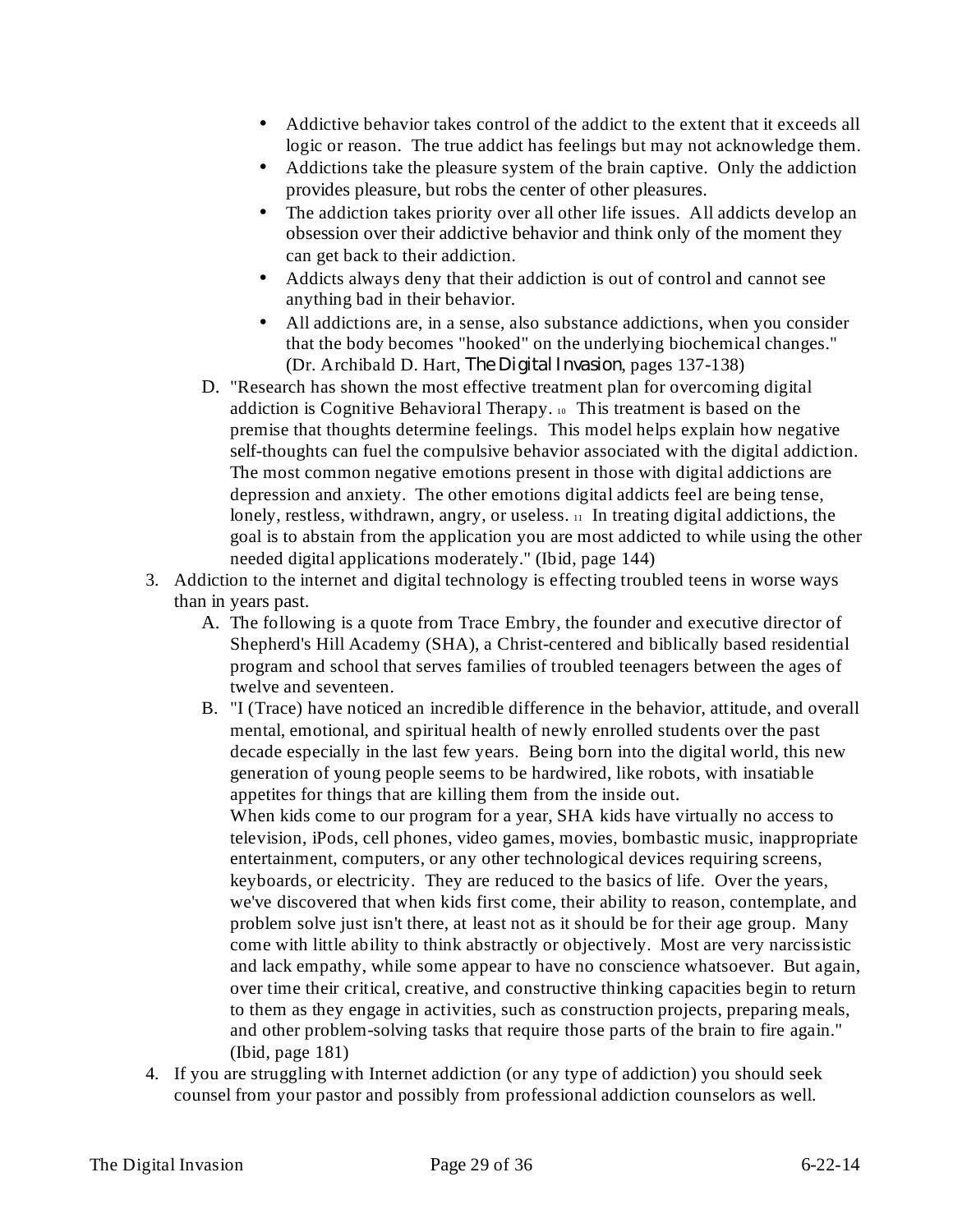- 5. Following the steps found in Section XII, 9 of this outline on how to deal with sin in general is a good starting point.
- 6. If your children have an Internet addiction, you need to take as much as needed away from them to break the addiction.
	- A. It will not make your children happy with you, but it is your job as a parent to stop their destructive behaviors.
	- B. Start by being a good example for them yourself.

# **XVI. Suggestions for digital boundaries and etiquette**

- 1. Set your email app on your smart phone to only retrieve emails manually, not by "push" or "fetch".
	- A. This will stop the alert tones from distracting you while praying, reading your Bible, studying, working, or visiting with people.
	- B. This has made a huge difference in my life.
	- C. Limit checking emails to once or less an hour.
- 2. Configure your smartphone to automatically go into "do not disturb" or airplane mode during the time you are normally sleeping.
	- A. This will block alerts for emails, texts, notifications from Facebook, Twitter, etc., and possibly calls from sounding and waking you up while you are sleeping.
	- B. If you have a home phone and don't rely on your cell phone for your sole method of communication, then turn your off your cell phone or put it in airplane mode while you are sleeping.
- 3. Try to end your digital day by 9:00pm.
	- A. Don't check email, Facebook, Twitter, etc. after that time.
	- B. Don't read news, etc. on your smartphone right before going to bed.
	- C. This will stimulate your brain and make it more difficult to fall asleep.
- 4. Don't take out your smartphone, tablet, or laptop when you are visiting with anyone.
	- A. "In our fast-paced society with its multiple demands, there is a real danger that we are losing our manners, especially our social etiquette." (Dr. Archibald D. Hart, *The* , page 158) *Digital Invasion*
	- B. "The phenomenon has been coined *absent presence*, meaning that someone uses their phone to check their messages, play video games, or play with apps while they are with someone else. It is because of this out-of-control digital behavior that we would like to start our own "Netiquette Revolution." We are calling it "BE WHERE YOUR BUTT IS." (Ibid, page 159)
	- C. "This revolution is about practicing the presence of people. When you find yourself in this situation, hit the pause on your smartphone or close your laptop, and reconnect with whoever is present. As an example, if you are having lunch with a friend or your spouse, try to stay focused, present, and in the moment with each person. Give them your full attention. Put your smartphone on vibrate and keep it in your purse or pocket. Resist the urge to check it. Better yet, leave it in your car. If you are checking out at Wal-Mart, engage the clerk that is ringing you up. Say, "Hello, how is your day going?" or "You are doing a great job!" Another idea is to make a "no heads down" rule in your home where there is no looking down at a computer or cell phone during a conversation. If the person does not take the time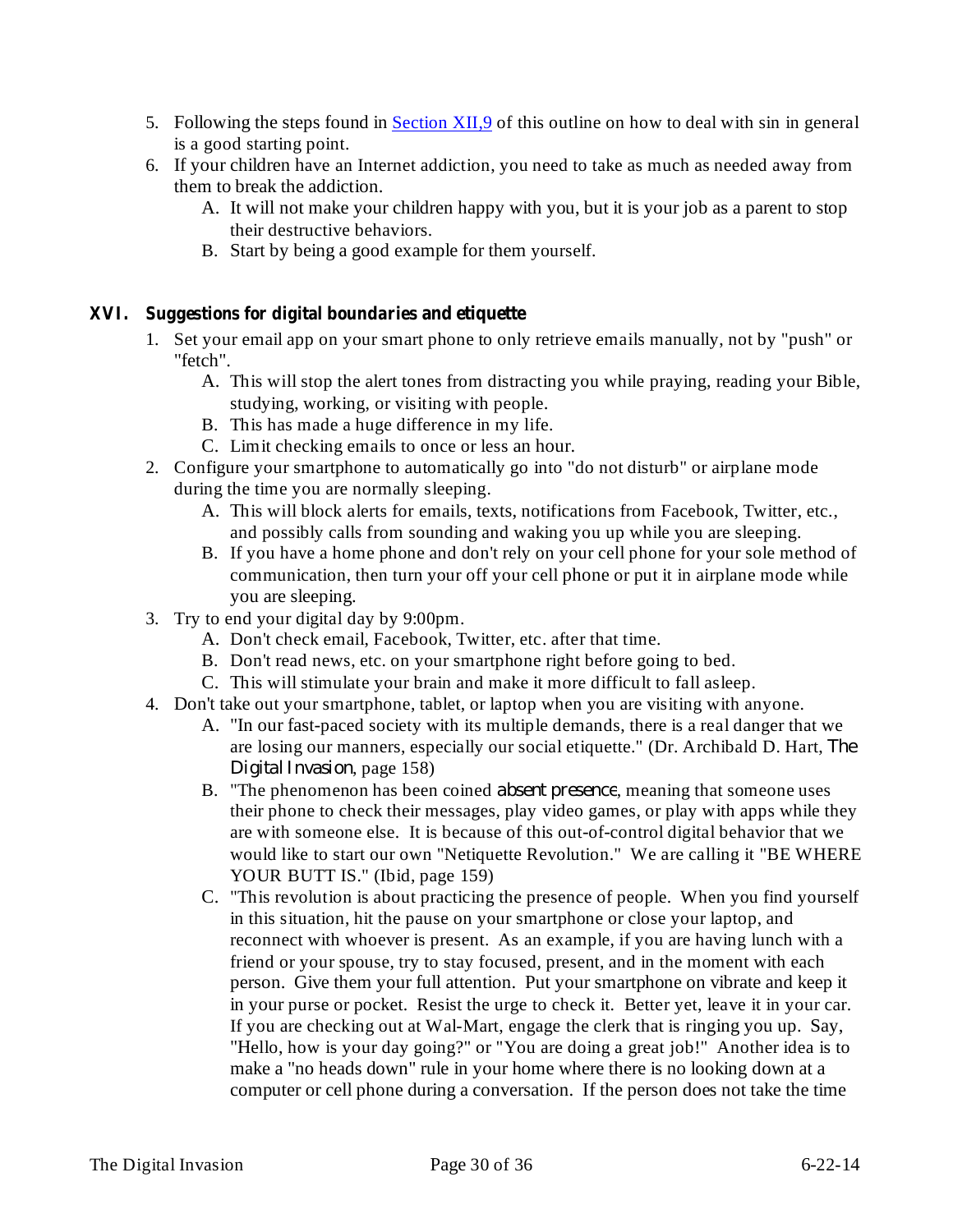to look you in the eye, stop the conversation until they do. Wouldn't it be amazing if we all would "be where our butt is"?" (Dr. Archibald D. Hart, *The Digital Invasion*, page 159-160)

- D. Resist the urge to answer calls or read or respond to texts, emails, etc. when you are visiting with a real person.
- E. The real person in front of you to whom you are talking should take priority over the cyber person in your smartphone.
- F. Don't answer another incoming call when you are on the phone with someone else.
- G. They can leave a message and wait for you to call them back.
- 5. Limit the amount of time your children spend on computers, tablets, smartphones, videogaming, and watching TV.
	- A. Setup controls in your router to block wicked websites (have someone help you if you don't know how to do it).
	- B. Keep your router in a place that is physically inaccessible from your children.
	- C. Consider turning it off at a designated time in the evening/night to shut down all internet in your home.
	- D. Make sure that your children can't get on a neighbor's open WiFi network.
	- E. Here are suggestions from the American Academy of Pediatrics on the amount of time children of different ages should spent on digital devices:

" *Recommended Screen Limits for Children*

*Children ages*  $0$  *to*  $2$  -- No screen time. Babies need all five senses to develop at this stage, and the digital screen only develops two of these senses, namely seeing and hearing.

*Children ages*  $3$  *to*  $5$  -- One hour per day. This is the age of make-believe. They have no logic at this age so they need to spend playtime with other children.

*Children ages* 6 *to* 12 -- No more than ninety minutes per day.

*Teenagers* 13 *to* 19 -- Two hours a day." (Ibid, page 168-169)

F. "Effective planning and boundary setting in today's digital world communicates caring. It says, "I cannot allow you to get into trouble. I love you too much for that. I want you to be the best person you can possibly be. So you have to trust me; my judgment is better than yours and my love for you demands that I say no when I must. Yes, you probably don't understand and almost certainly want to shout out 'you don't love me,' but one day you will be a parent yourself and will understand."

"Children do not always see it this way. How can they? They are too immature to understand, but the day will come when they will appreciate it, especially when they become parents! So, say no appropriately, consistently, and lovingly, and your children will one day bless you for it....Deep down children do not want spineless parents." (Ibid, page 172)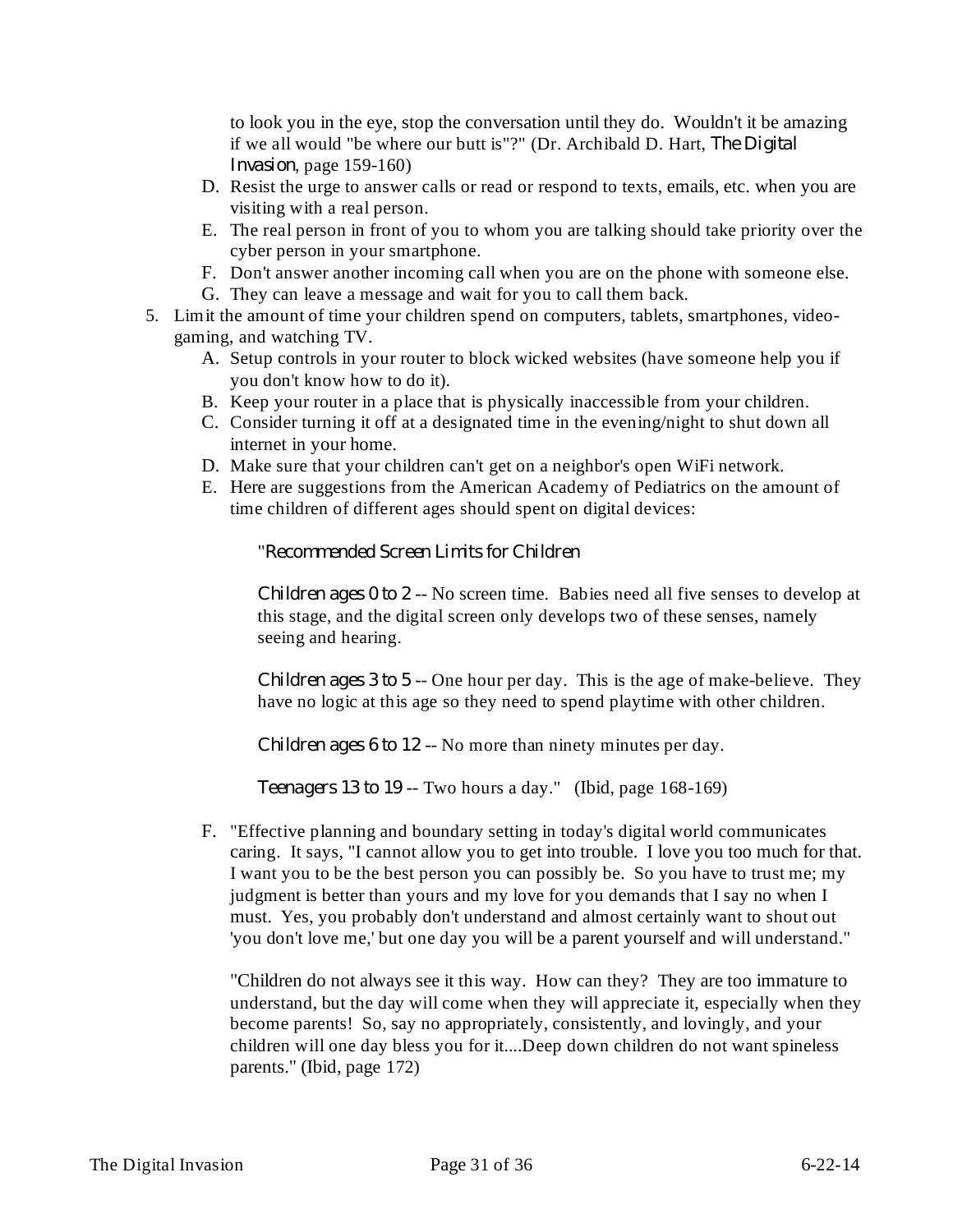- G. "Try to monitor your child's texting without being too invasive in older teens. Talking regularly with your children and building a strong, open relationship is always the best protection." (Dr. Archibald D. Hart, *The Digital Invasion*, page 174)
- H. "The most effective protection a parent can offer a child is to be intimately involved in their lives, both inside and outside the home." (Ibid, page 180)
- I. "My experience has convinced me that, deep inside, kids really want their parents to put limits, not just on their techno use, but many other areas of their lives also." (Ibid, page 182)
- 6. Have your children turn off their cell phones and give them to you before they go to bed.
	- A. There is nobody that needs to get a hold of them when they are sleeping.
	- B. This will remove the temptation to text, post, surf, etc. while they are supposed to be sleeping.
	- C. This will also prohibit their friends who have no sense from waking them up in the middle of the night with texts, etc.
- 7. Consider taking a digital fast.
	- A. Fasting is Biblical and we should be doing it from time to time (Mat 6:16-18).
	- B. A digital fast where we keep all digital devices turned off for a day would do us all good.
	- C. It will also indicate to you whether you are addicted to technology.
	- D. "The fact is that anything we can't fast from owns us." (Ibid, page 161)
- 8. Be doers of the word, not simply hearers of it (**Jam 1:22**).
	- A. Don't walk out here saying, "Yeah, pastor is right about this stuff" and then change nothing in your life.
	- B. Make real changes where they need to be made.
	- C. Don't tell me how much you appreciate this series (if you did); tell me what you have changed in your life as a result of it.

# **XVII. Our digital technology gets between us and God**

- 1. "Some pastors excuse smartphones, believing that church members may be using a Bible app to follow the sermon. More likely, members, especially the younger members, are playing games or texting others." (Ibid, page 71)
	- A. This pastor is not one of them.
	- B. If there is one thing that digital technology should not replace, it's your Bible.
	- C. Therefore, starting next Sunday, there will be no smartphones, tablets, etc. used during church for Bibles, outlines, or anything else in the Minneapolis Church.
	- D. Phones, etc. need to be turned off or put in airplane mode and put away out of sight during church.
	- E. Bring your paper Bible.
	- F. If you want an outline to follow along with, then print the one that I email to you every Saturday.
	- G. If you don't have a printer or *cannot* print the outline, let me know and I will print it for you.
	- H. Phones will not be used in our church meeting room except when absolutely necessary for communication, or for sharing a picture, etc.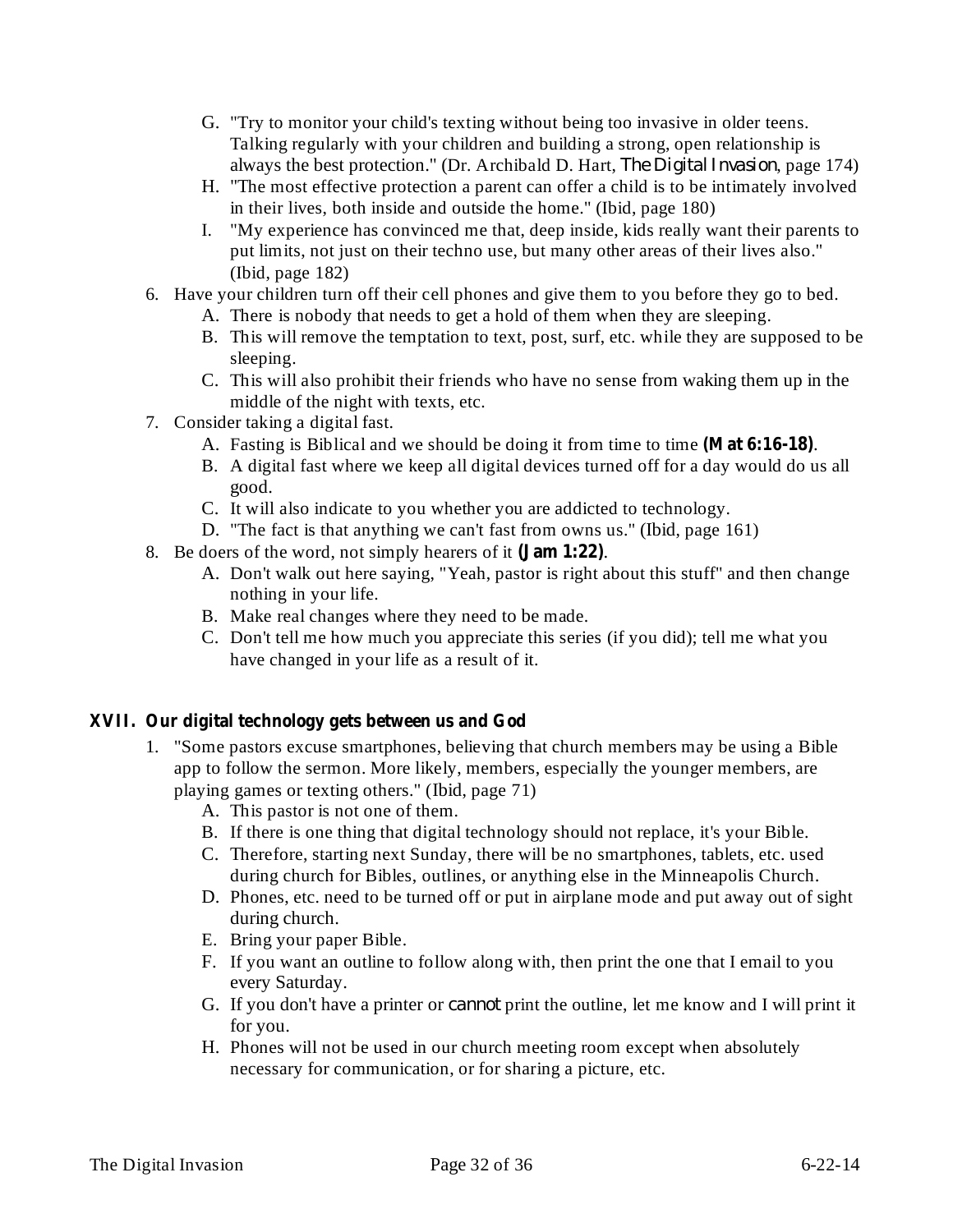- I. This means no texting, social networking, game playing, etc. (including children) while we are in the church meeting room.
- J. This is our time with God and each other, and nothing or nobody else need intrude.
- K. If you have any questions on this policy, just ask.
- 2. Protecting our "Godspace"
	- A. God should be supreme in our lives.
	- B. We are to love God with our entire being: our heart, soul, mind, and strength **(Mar** . **12:30)**
	- C. We are to keep ourselves from idols  $(1J\sigma 5:21)$ .
	- D. Idol  $n 2$ , *fig*. Any thing or person that is the object of excessive or supreme devotion, or that usurps the place of God in human affection. [1557 N.T. (Genev.) 1 John v. 21 Babes kepe your selues from idoles.]
	- E. Anything that takes the place of God in our lives that we devote the most of our time and energy to is an idol.
		- i. This could be your wife, your husband, your children, your job, your hobby, your pleasure, or your possessions.
		- ii. This could also be the Internet, your computer, your smartphone, your tablet, social networking, texting, etc.
	- F. Our God is a jealous God (Exo 34:14).
		- i. God is jealous for our worship and our attention.
		- ii. We need to jealously guard our "Godspace" and not let anything encroach on the time and devotion that God deserves in our lives.
	- G. Consider the observations of Dr. Hart in The Digital Invasion:
		- i. "It's almost as if the distractions that we allow the digital world to impose on us is a form of an idol that we worship instead of God." (Dr. Archibald D. Hart, *The Digital Invasion*, page 187)
		- ii. "If, as Keller suggests, an idol is anything that is so important to you that if you were to loose it, you would feel that life wasn't worth living, then could we become guilty of creating "counterfeit Gods"?" (Ibid)
		- iii. "Facebook, Twitter, Myspace, YouTube, LinkedIn, Flicker, Pinterest, texting, or just plain emails are "time ravenous." While speaking with Christians, we keep hearing one consistent message: "I'm finding it more and more difficult to find time for God." Pastors and church members, male and female, young and old, are all being impacted, if you want a spiritual life, you will have to make space for it. It won't come naturally." (Ibid, page 188)
		- iv. "The digital world has robbed our Godspace in another important way. It has made us informationally rich, but as a consequence, spiritually poor." (Ibid, page 189)
	- H. Has all the information about God, scripture, theology, etc. on the Internet made us more knowledgeable about God than prior generations who did not have it?
	- I. Have Bible apps on the phones and tablets of Christians which allow them to be able to read the Bible any time and any place made us better students of scripture than our spiritual forefathers were?
- 3. The dangers our digital technology poses to our ability to connect with God.
	- A. Consider what Dr. Hart has to say about digital technology negatively affecting our ability to connect with God: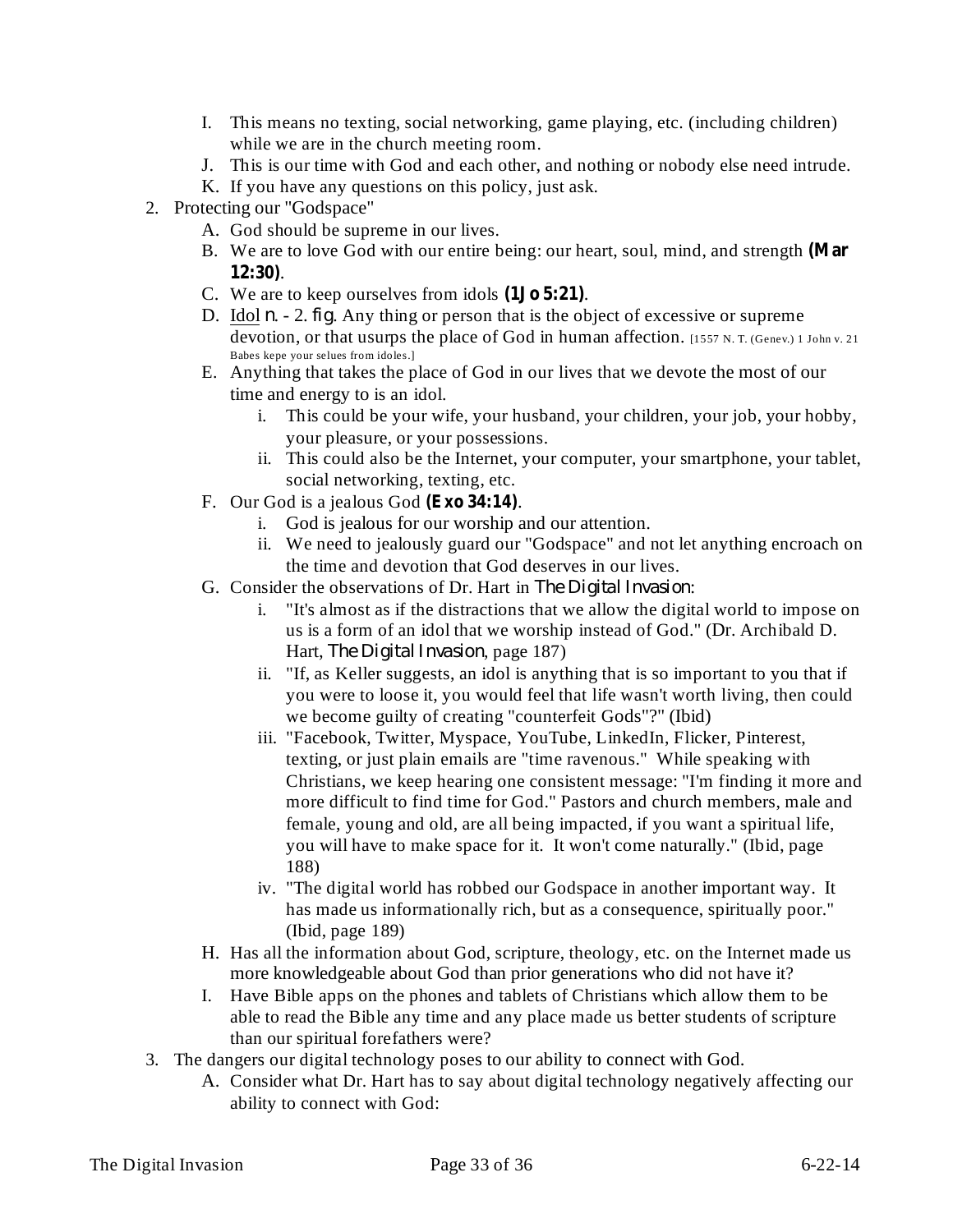B. "Scientists tell us that they are already seeing a diminished ability to reflect, meditate, or contemplate in those who over-engage with the digital world. With these decreased abilities, our intellectual capacity is also on the decline. While this foretells serious consequences for how we learn or develop our creativity, our greatest peril is that we can also lose our ability to commune with God. If we can't disengage from our digital technology and keep a vital Godspace alive, we may not be able to engage with God at all. We will not have the physical brain mechanisms to make this connection. Moreover, just in case you think this a little far-fetched, it would only take a neurosurgeon a minute to cut a few connections in the brain, and our ability to experience God would be gone. In other words, we need a healthy brain in order to maintain a healthy connection with God.

"Dr. Gary Small, a neuroscientist and expert on Alzheimer's disease and aging, has spent a lot of time researching the effects of the digital world on our brain. He has this to report:

Technology side effects appear to be suppressing prefrontal lobe executive skills in the brain. Today, video-game-brain, Internet addiction, and other technology side effects appear to be suppressing frontal lobe executive skills and our ability to communicate face-to-face.<sub>5</sub>

"Our conversations with others help us to have conversations with ourselves and in turn to have conversations with God. If you can't communicate in a healthy way with people, you will also struggle to connect with God and to have good selfawareness." (Dr. Archibald D. Hart, *The Digital Invasion*, page 192-193)

- C. "In essence, he states that when the prefrontal part of our brain, the part that does our main thinking, gets overloaded, it begins to shut itself down. Guess what is in our modern world that overloads the frontal part of the brain? Today's digital invasion targets mainly the frontal part of the brain, not only overusing it, but also depleting it of simple energy. This impairs our ability to think deeply, and consequently, communicate with God in a meaningful way." (Ibid, page 193)
- D. "This now leads to the question, How can we protect our Godspace from the digital invasion? Christian psychiatrist Dr. Curt Thompson tackles this topic in his book Anatomy of the Soul. He proposes that the key to this protection lies in the realm of our spiritual practices, such as regular prayer, reading Scripture, and face-to-face connections with other people who can help us develop a vital and healthy relationship with God." (Ibid, page 193)
- E. The importance of meditation in the scriptures was already covered in (Section II The dangers our minds face from digital technology).
- 4. The need for silence.
	- A. One important commodity in our lives which the digital invasion has robbed us of is silence.
	- B. If we are going to experience God, it will only be by being still and silent.
		- i. There is a time for silence  $(Ecc 3:7; Hab 2:20)$ .
		- ii. If we are going to know God, we need to be still  $(Psa 46:10)$ .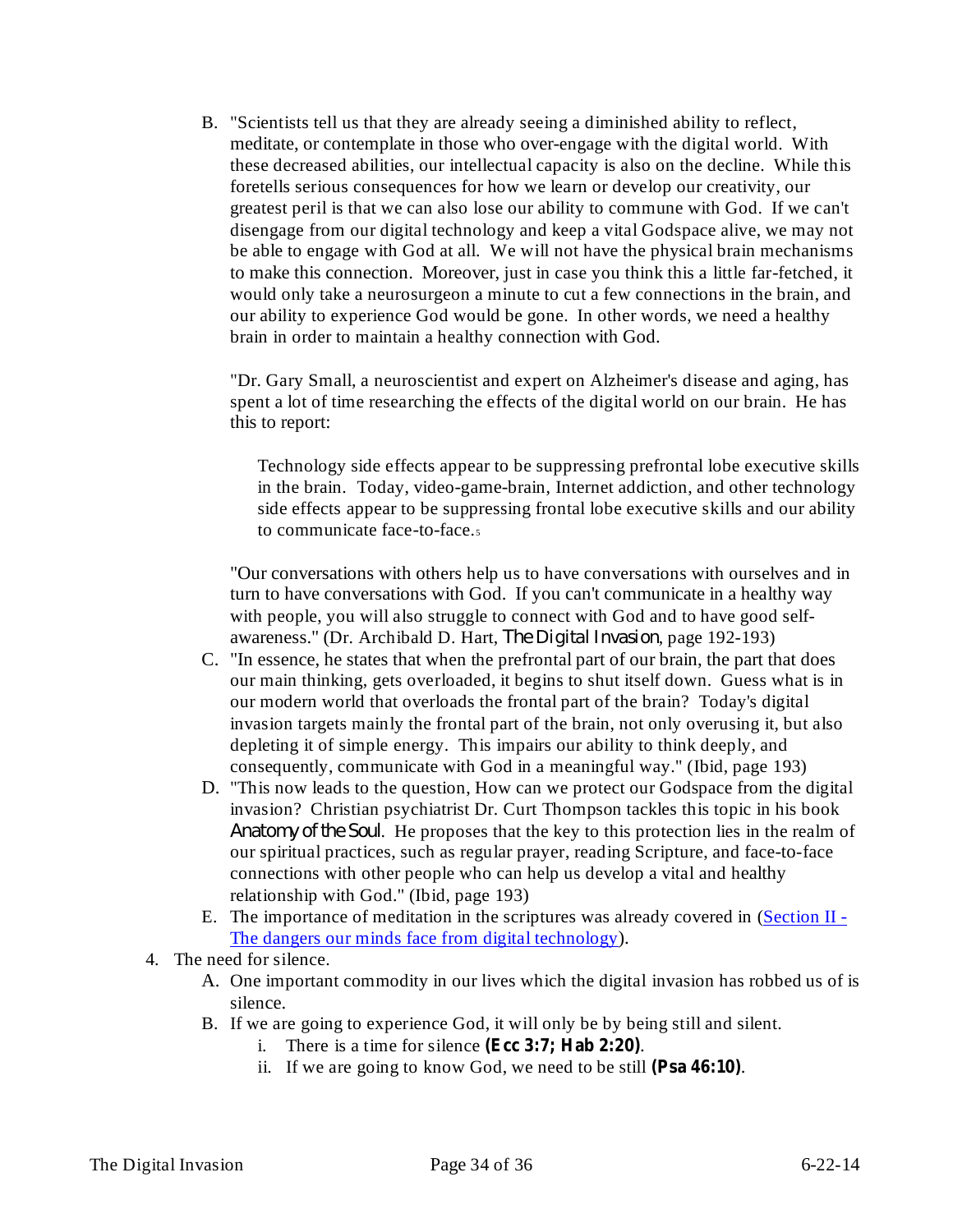- iii. We must stand still in order to *consider* the wonderful works of God (Job . **37:14)**
- iv. Consider v. 1. To view or contemplate attentively, to survey, examine, inspect, scrutinize. 3. *trans*. To contemplate mentally, fix the mind upon; to think over, meditate or reflect on, bestow attentive thought upon, give heed to, take note of.
- v. We must stand still a while if we are to be shown the word of God **(1Sa** . **9:27)**
- vi. God can be near and we might not even know it (Gen 28:16).
- vii. Many times, the Lord speaks in a still small voice  $(1$ Ki  $19:11-12)$  and we must get someplace alone to hear Him  $(1$ **Ki** 19:13).
- C. Dr. Hart had the following to say about the importance of incorporating silence into our lives if we are to maintain a sound mind:
	- i. "Silence is a "Sabbath of the mouth" and is about letting go of our inner distractions. It is probably the most challenging and least experienced spiritual discipline among Christians today. Technology is not only robbing our concentration but also our ability to just be alone and remain silent." (Dr. Archibald D. Hart, *The Digital Invasion*, page 195)
	- ii. "It seems like the more our senses become numb to the subtle ways in which God is speaking, the greater our hunger is for sensory overload. It is ironic that what our soul longs for is silence and solitude, but instead we fill our lives with noise and activity to pack the void." (Ibid)
	- iii. "Our brain desires and is wired for relaxation and rest from life's busyness. Amazingly, when we practice inner silence, it actually helps to restore important parts of the brain, especially the prefrontal cortex that is the thinking part of the brain, thus increasing our capacity to be creative and productive." (Ibid, page 196)
	- iv. "Studies have shown that the average person today, surrounded by the cyber world, can only bear about fifteen seconds of silence." (Ibid, page 197)
- 5. The need for solitude.
	- A. "Without solitude it is almost impossible to have a spiritual life." (Henri Nouwen)
	- B. It is very important to take time each day to be alone.
	- C. Jesus Himself needed time alone (Mat 14:23; Luk 6:12).
	- D. Jesus exhorted His disciples to come *apart* into a desert place to get away from the crowd (Mar 6:31).
	- E. If we are to have silence, we must first have solitude.
	- F. "Whereas *silence* is a "Sabbath of the mouth," *solitude* is a "Sabbath of involvement." Silence is about letting go of inner distractions and solitude is about letting go of your outer distractions." (Ibid, page 197)
	- G. "Distraction is the only thing that consoles us for our miseries, and yet it is itself the greatest of our miseries." (Blaise Pascal)
- 6. "Retire from the world each day to some private spot, even if it be only the bedroom... Stay in the secret place till the surrounding noises begin to fade out of your heart and a sense of God's presence envelops you. Deliberately tune out the unpleasant sounds and come out of your closet determined not to hear them. Listen for the inward Voice till you learn to recognize it. Stop trying to compete with others. Give yourself to God and then be